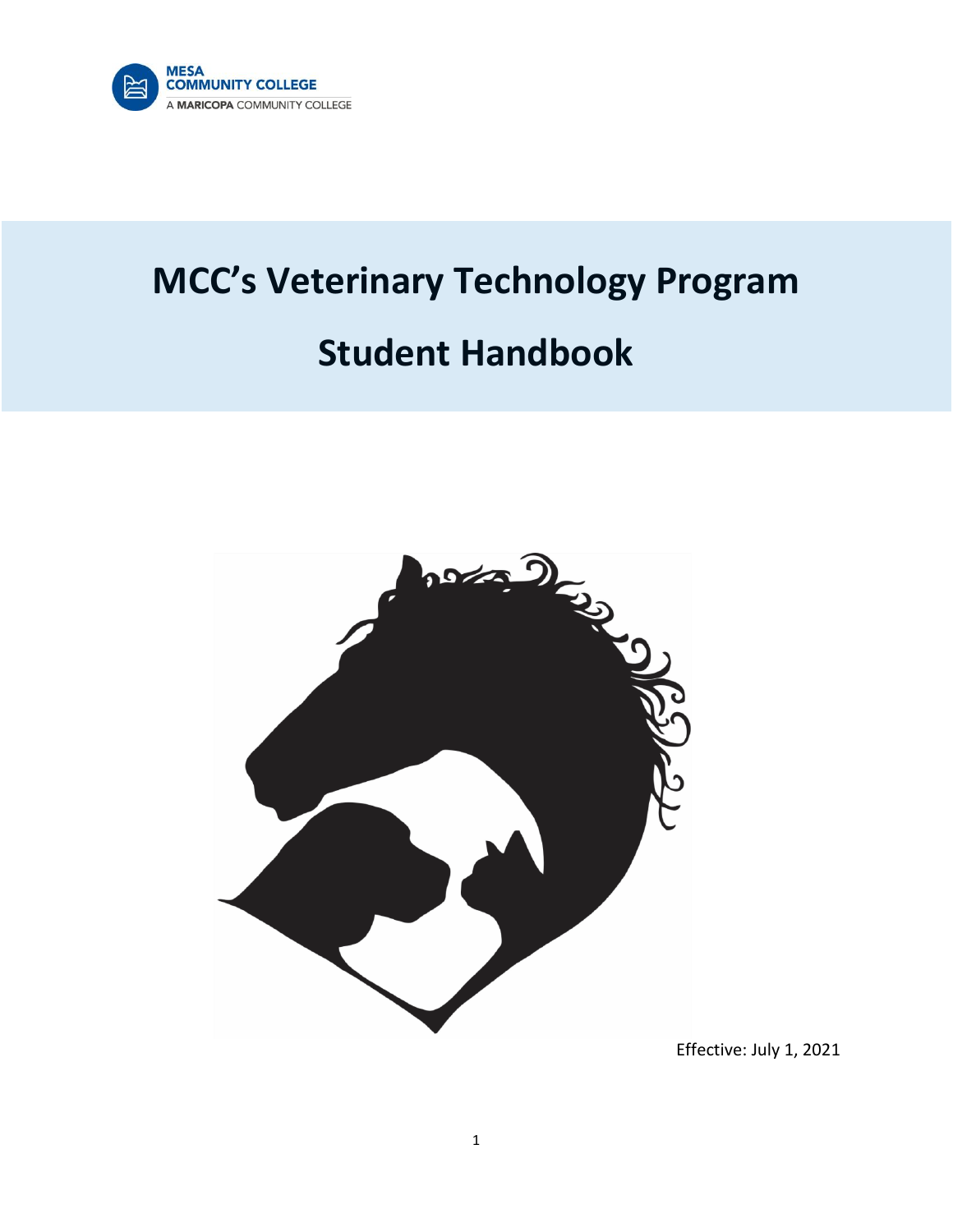

# **INTRODUCTION**

Welcome to Mesa Community College Veterinary Technology Program. This program provides its students a combined education in college level courses such as English, Math, Communication, and Humanities as well as extensive coursework in science and animal health theory and practice. It is designed to prepare graduates for careers as Certified Veterinary Technicians in small animal medicine, equine and food animal medicine, and lab animal medicine.

Veterinary technicians work in a wide range of facilities. As a Certified Veterinary Technician (CVT) you will be working in animal care and management, veterinary medical care, and client communications. Veterinary technicians' function as the paraprofessional support staff to veterinarians, biomedical researchers, other scientists, and animal control and humane organizations. Most CVT's work in small animal practices; but in recent years, the diversity of jobs available has expanded significantly. Now veterinary technicians can be found working in laboratory animal management, zoos, aquariums, wildlife rehabilitation centers, equine medicine, food animal medicine and pharmaceutical/pet food industries, to name a few careers.

Graduates of the Associate of Applied Science in Veterinary Technology Degree Program are eligible to take the Veterinary Technician National Examination (VTNE) and the Arizona State Board of Veterinary Medicine Veterinary Technician exam. Successful completion of these exams will allow the graduate to apply for licensure with the AZVMB as a Certified Veterinary Technician.

The faculty has the right to make additions or deletions to the student handbook. The students will be informed of these changes by instructors in class and in writing on the program website. Students are responsible to know the information presented in the Veterinary Technology Program handbook and the Mesa Community College Student handbook.

[Veterinary Technology Student Handbook](http://www.mesacc.edu/departments/applied-sciences-and-technology/veterinary-technology/program-admission) 

[Mesa Community College Student Handbook](http://www.mesacc.edu/sites/default/files/pages/section/students/student-life/MCC%20Student%20Handbook%202014-2015-web.)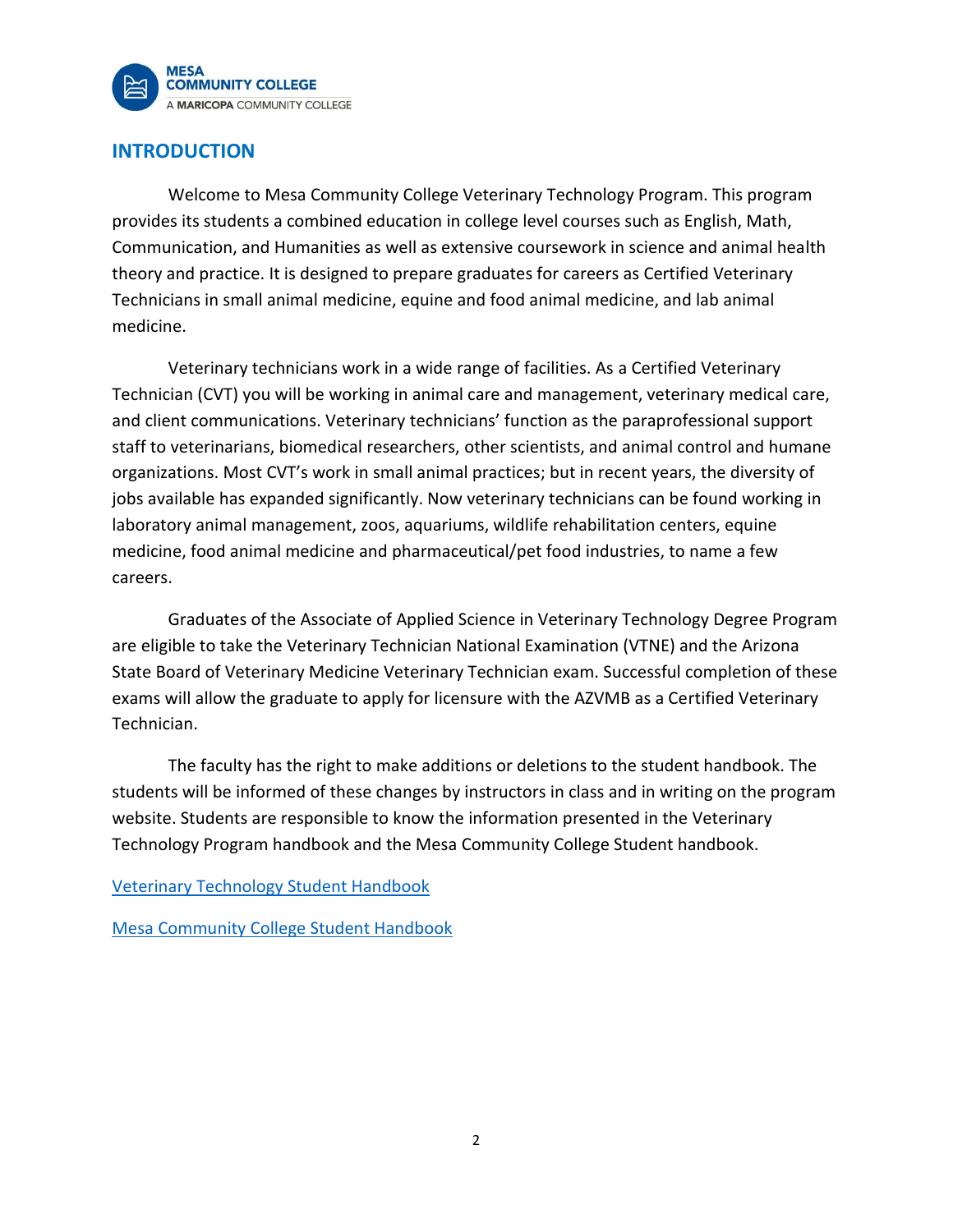

## **PROGRAM OFFICIALS**

Dr. Kimberly Focht, DVM, *Program Director* Bryce Bond, *Department Chair of* 

Diana Lehigh, CVT, *Residential Faculty* Michael Voss, *Dean for Career and* 

*Applied Science and Technology*

*Technical Education*

Tat McMahon, CVT, *Residential Faculty*

# **ADJUNCT INSTRUCTORS**

Eryn Tison, CVT and The CVT and Text Alexis Reid, CVT Julie Begonia, Equine Science **Dr. Teri (Davies) Wiblin, DVM** Madison Wolfe, CVT and Jay Clements, Equine Science Nicole Bartreau, MSN, APRN, FNP-C, IBCLC, CVT Erin Criswell, CVT

# **ACCREDITATION**

The Veterinary Technology Program is accredited by the American Veterinary Medical Association. [www.avma.org](about:blank)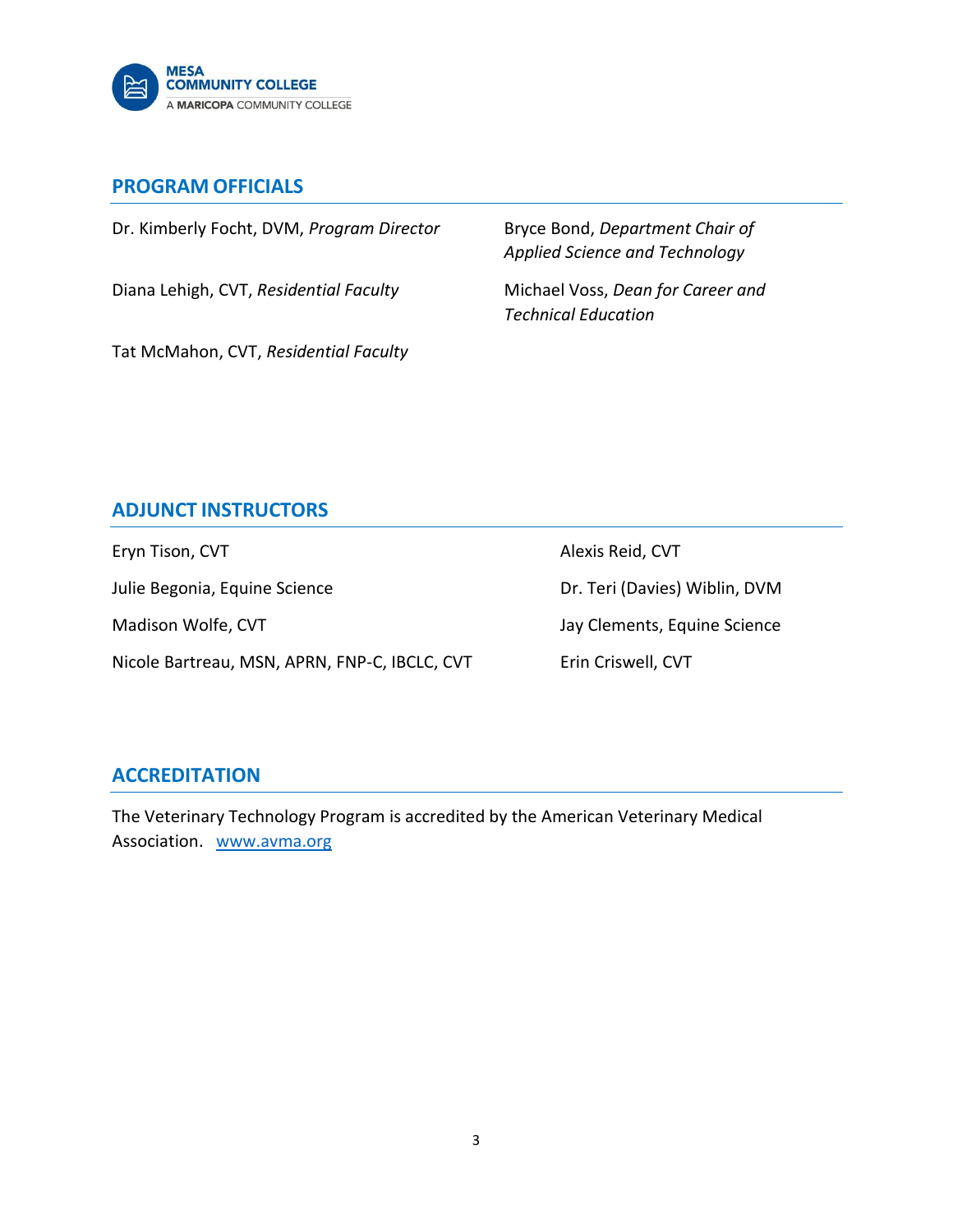

\*Front cover artwork courtesy of Sherry Cain, graduate 2015\*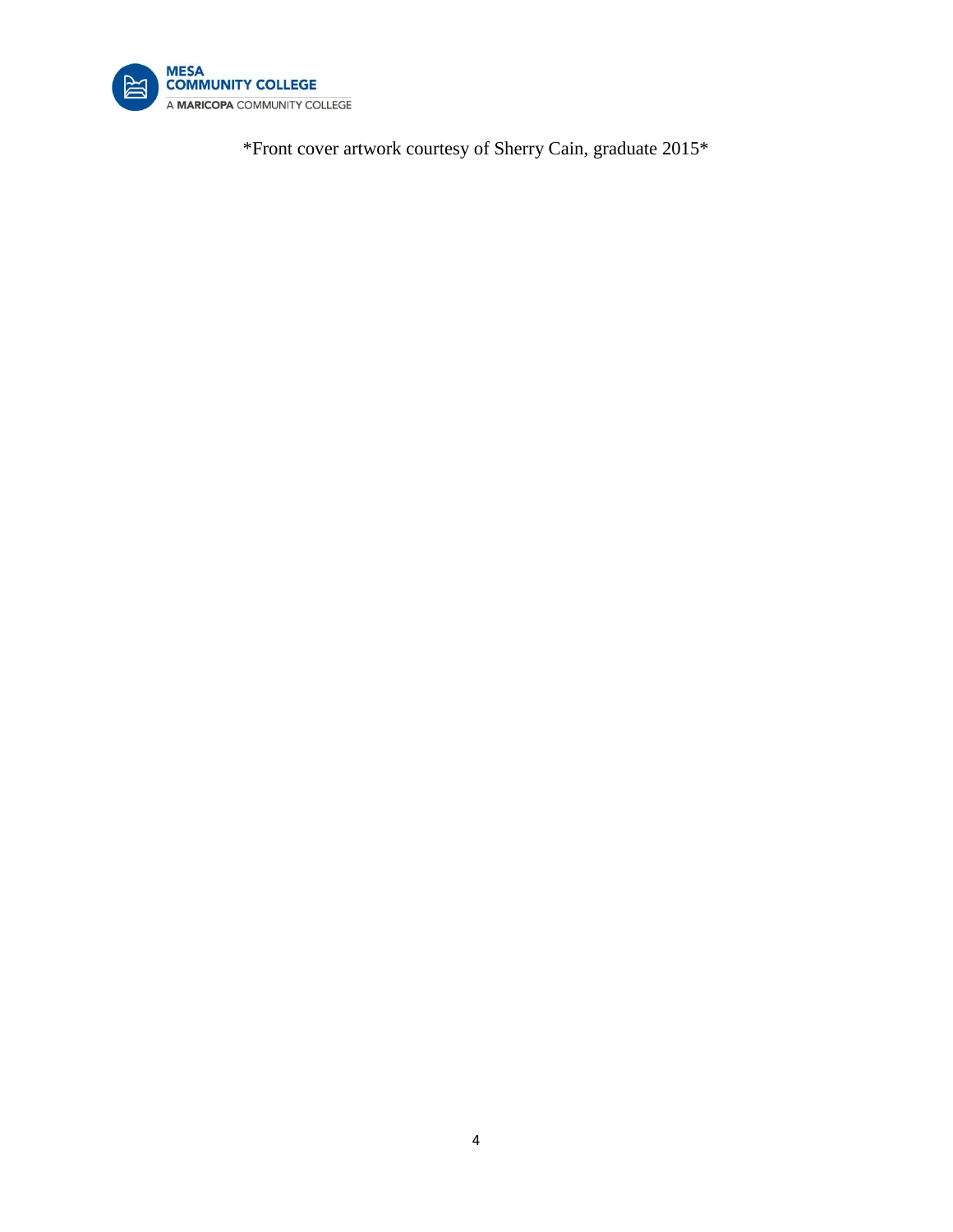

# **TABLE OF CONTENTS**

|  | 5  |  |  |
|--|----|--|--|
|  | 5  |  |  |
|  | 5  |  |  |
|  | 6  |  |  |
|  | 6  |  |  |
|  | 7  |  |  |
|  | 7  |  |  |
|  | 8  |  |  |
|  | 9  |  |  |
|  | 10 |  |  |
|  | 12 |  |  |
|  | 13 |  |  |
|  | 14 |  |  |
|  |    |  |  |
|  | 16 |  |  |
|  | 17 |  |  |
|  | 18 |  |  |
|  | 18 |  |  |
|  | 19 |  |  |
|  | 19 |  |  |
|  | 20 |  |  |
|  | 21 |  |  |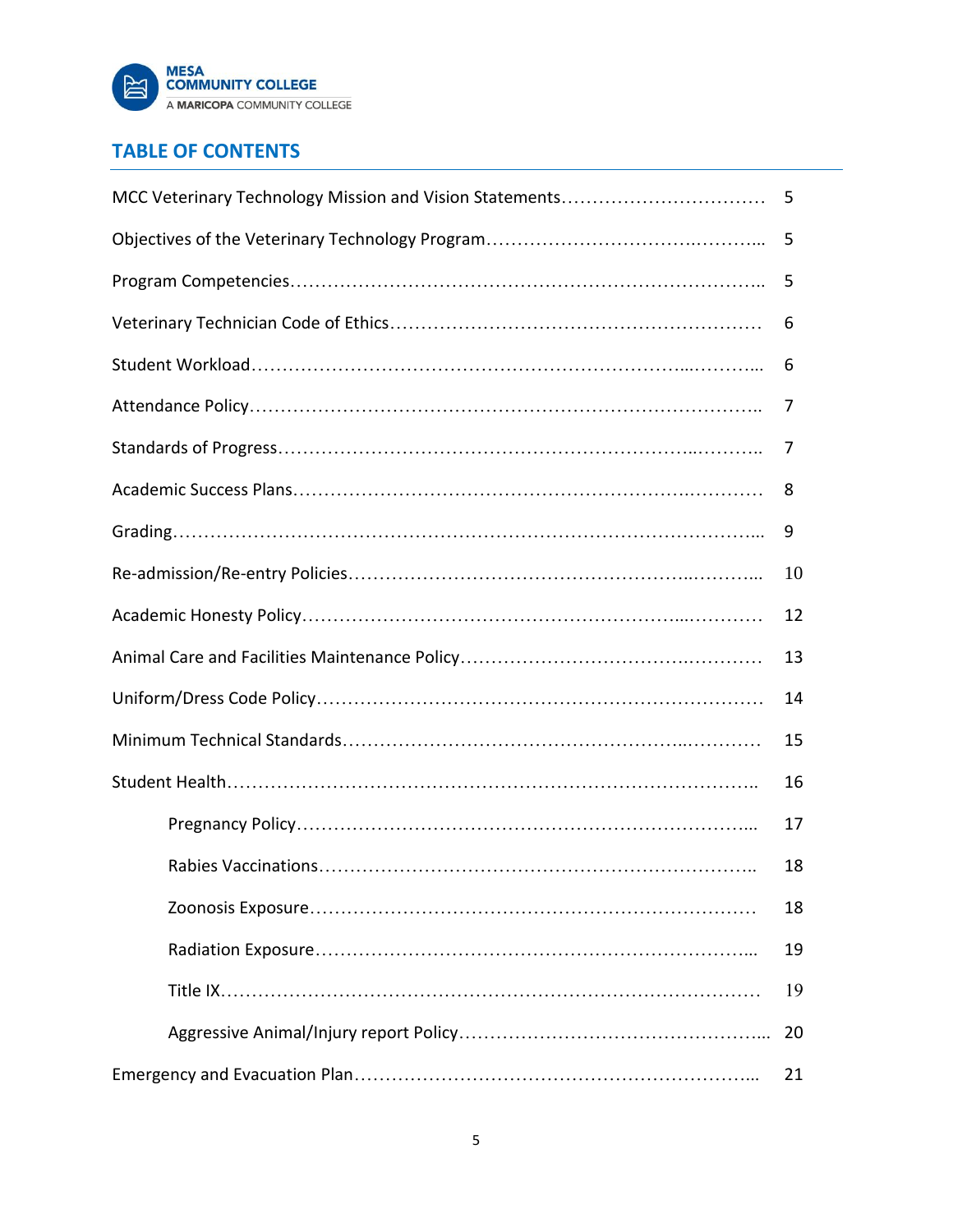

## **MCC VETERINARY TECHNOLOGY PROGRAM MISSION STATEMENT:**

By being a center of excellence in Veterinary Technology education, the MCC Veterinary Technology program serves students by providing career-focused learning opportunities that prepare them for successful careers and lifelong learning.

## **VISION STATEMENT:**

MCC Veterinary Technology program prepares professional technicians for Veterinary Medicine and related industries. Setting the standard in professional and technical education, through focusing on integrity, professionalism, critical thinking, and hands-on skills that prepares the students for a successful career.

# **OBJECTIVES OF THE VETERINARY TECHNOLOGY PROGRAM AT MESA COMMUNITY COLLEGE**

First year objectives:

Classes will provide introduction to biology, chemistry, mathematics, English and veterinary technology. These classes are required to be eligible to apply for admission to the second and third year of classes.

#### Second year objectives:

Classes will provide students with a basic knowledge of animal anatomy, physiology and nutrition in preparation for the applied clinical courses. In the Spring semester, students will be introduced to the basic functions of a veterinary technician in small and large animal private practice. This will set the student up for success in their first two internships.

#### Third year objectives:

Students will learn veterinary medical theory as well as small and large animal clinical procedures, radiology procedures, clinical pathology, and anesthesia/surgical nursing. Internships in emergency medicine, equine medicine and specialty practice will also be completed. Upon completion of the second year, students are expected to be familiar with all tasks outlined by the American Veterinary Medical Association and meet qualifications for applying to sit for the Veterinary Technician National Exam and Arizona State Exam. A passing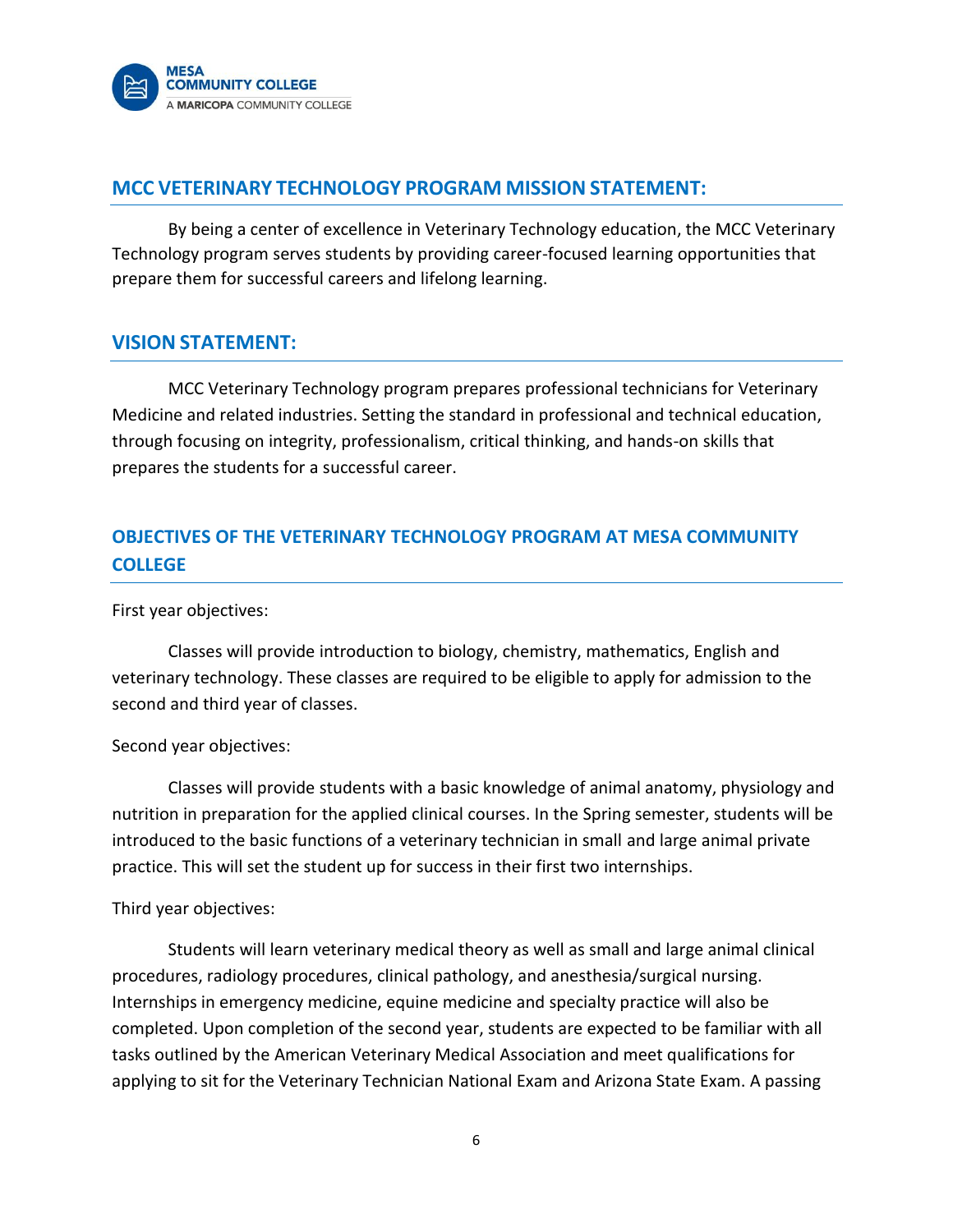

score on both qualifies the student to obtain Certified Veterinary Technician License in Arizona.

## **PROGRAM COMPETENCIES AND CURRICULUM:**

Current course and program competencies and objectives can be found at: **[curriclum.maricopa.edu](file:///F:/1%20MCC%20Vet%20Tech%20program/Vet%20Tech%20Policies/Current%20Handbook/curriculum.maricopa.edu)**

# **VETERINARY TECHNICIAN CODE OF ETHICS:**

Found at the National Association of Veterinary Technicians in America website: [www.navta.net](http://www.navta.net/)

## **STUDENT WORKLOAD**

The average workload for students in the program is 12-15 credits per semester and 360 clock hours for internships over the two years. 120 clock hours (VET250AA) are usually completed during the summer between the second and third years of the program. Due to animal care responsibilities and the very nature of our profession the Veterinary Technology Program does **not** always follow standardized class times and schedules. For example, third year students in anesthesia lab must wait for their patients to recover from surgery before they are free to leave; not every animal recover from sedation the same. There are many diverse duties involved in operating the program and students should anticipate additional hours outside of normally scheduled class times and make allowances. Students are required to register for a minimum of nine (9) credits each semester to stay in good standing with the Veterinary Technology program. See **Standards of Progress** for more information.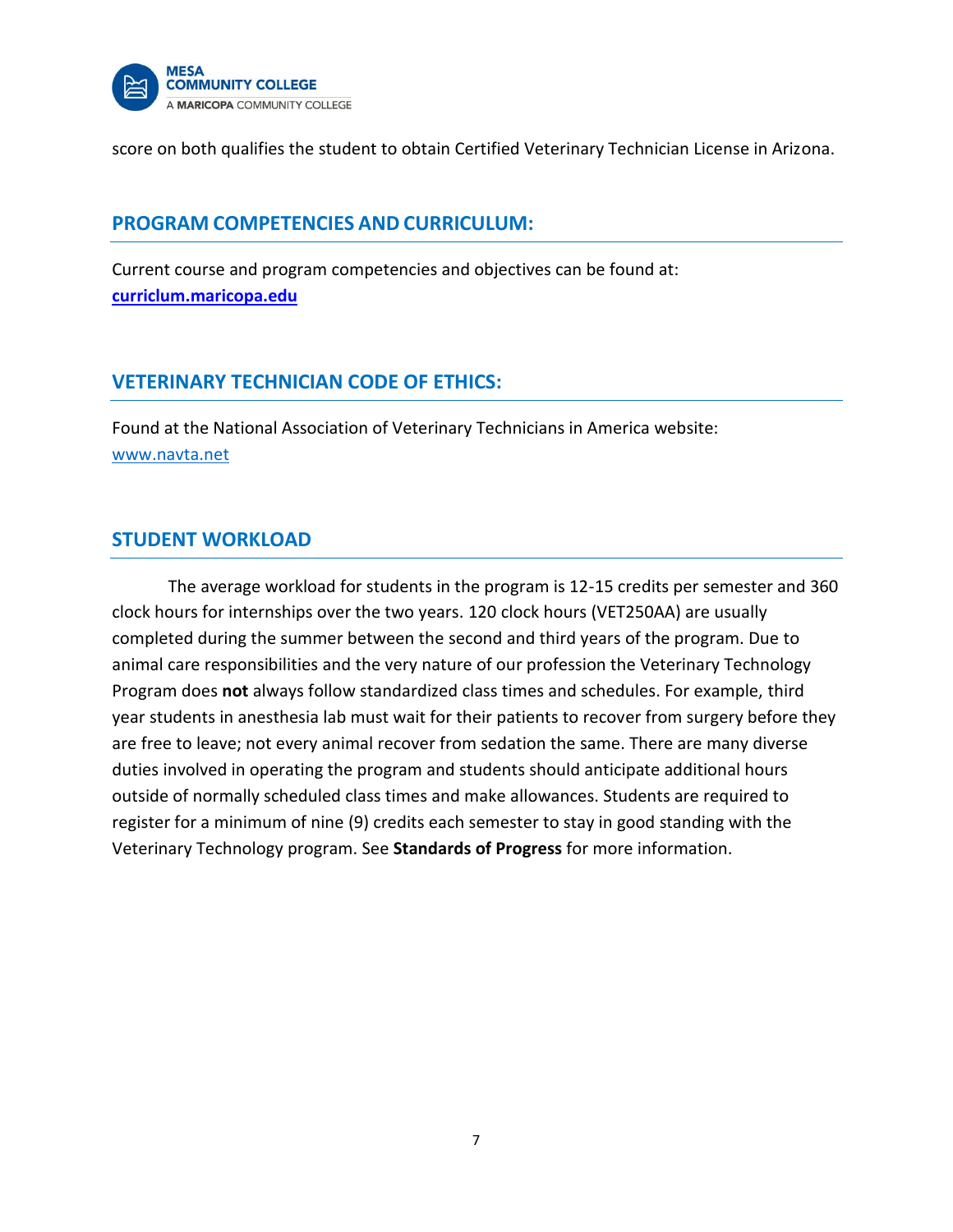

# **ATTENDANCE POLICY**

It is strongly recommended that students attend all scheduled classes and labs sessions. This is a rigorous and complex program. Students who attend classes regularly and punctually do themselves a service and show instructors and other classmates respect. Please see each instructor's attendance policies in their respective syllabus. Note: Repeated, consecutive absences may have an effect on your registration in your classes and may affect eligibility for federal financial aid. Students are not entitled to excused absences. Information presented each day is critical to the learning process as topics build on top of each other and missing this information can leave a "gap" in the student's knowledge and understanding of future concepts. Tardiness beyond 10 minutes is considered an absence.

# **STANDARDS OF PROGRESS**

In order for the student to satisfactorily progress and remain in good standing in the Program, the following are necessary:

- Completion of all required Program courses, including Internships, with a "C" grade or better.
- Enrollment in and completion of a minimum of nine (9) credits of Program curriculum courses each semester, as long as such courses have not yet been completed.
- Regular attendance and participation in all lectures, laboratories, and Internship activities as specified in the particular course syllabus or in the Agreement for Internship.
- Completion of all Animal Care and Facilities Maintenance duties each semester.
- Adherence to all Program policies.
- Adherence to all articles of the Maricopa Community College District Student Conduct Code as detailed in the MCC Student Handbook, including but not limited to those pertaining to Academic Misconduct such as cheating and plagiarism.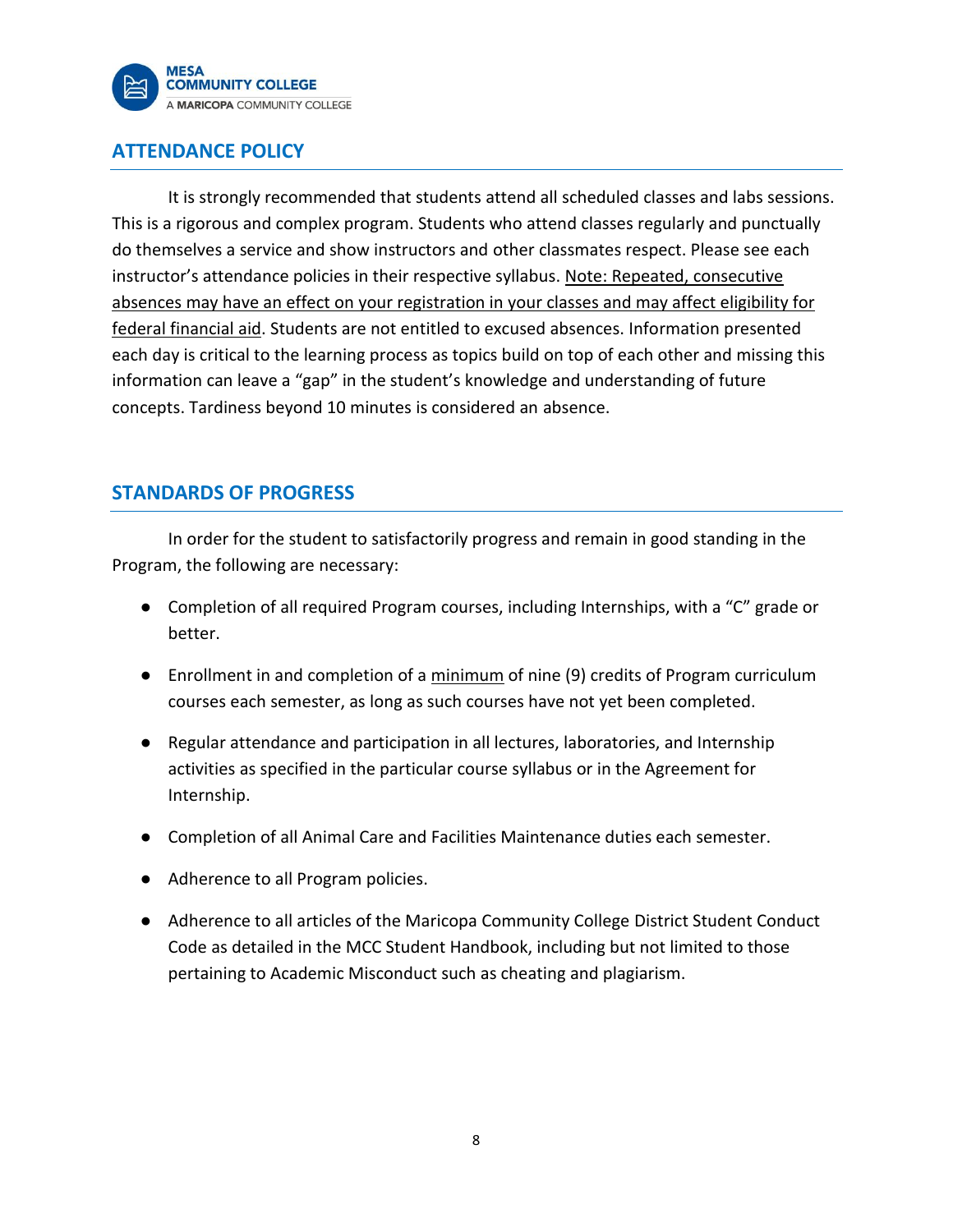

# **ACADEMIC SUCCESS PLAN POLICY**

The student will be placed on an Academic Success Plan if they receive a final semester course grade less than a "C" in any required Program course or if they do not adhere to the Standards of Progression stated above.

A student in an unsatisfactory status will be placed on an Academic Success Plan for the regular semester following placement on a plan and includes the summer session if the student is placed on a plan after the Spring semester. Academic Success Plans entails three important components:

- 1. The student will not be allowed to enroll in any of the VET250 Technician Internship courses during the plan time frame.
- 2. The student will be required to meet with the Program Director once a month to check progress in Program courses in which they are enrolled during their time on an Academic Success Plan. If the student fails to complete the requirements of a Student Success Plan the student will be disqualified from the Program and will have to reapply for re-entry to the program.
- 3. If the student receives a final semester course grade below a "C" for any Program course during the period of being on an Academic Success Plan, the student will be disqualified from the Program and will have to reapply for re-entry to the program.

*EXCEPTION***:** Students must pass all the courses in which they are enrolled during their first semester of second year admission to the Program. If a student unsatisfactorily completes courses in their second year Fall semester they will not be allowed to continue in the Program and will be required to re-apply during the next admissions period.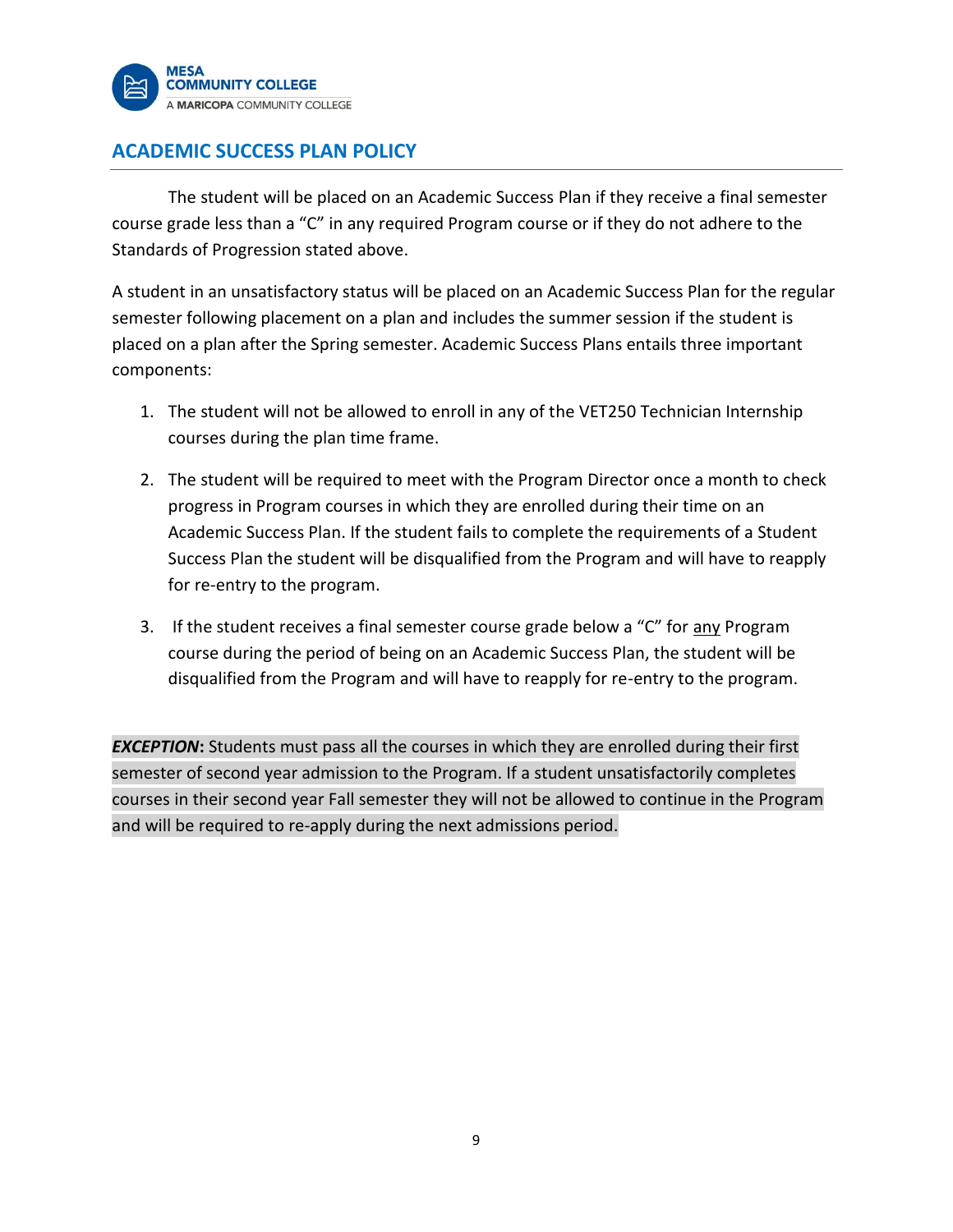

## **GRADING**

The criteria by which grades are determined for each course are included in the course syllabus distributed to students at the beginning of each semester. The Veterinary Technology Program adheres to the following grading scale:

| 92-100 % | А |
|----------|---|
| 82-91%   | В |
| 72-81 %  | C |
| 62-71%   | D |
| <62%     | F |

- Students must earn a grade of "C" or better in all courses - A "**D**" or "**F**" in any program course work *(any course required for graduation)* will place the student in an unsatisfactory status.

- 1. A student may receive an incomplete grade in a course only if extenuating circumstances make it impossible to complete the course work by the end of the semester. An incomplete grade can remain on a student's academic record for only 7 months. At the end of that time, the coursework must have been completed or the incomplete grade automatically becomes an F.
- 2. **Each student needs to take responsibility for knowing his/her own academic status.**  If you are not achieving satisfactory grades, it is your responsibility to contact the instructor for assistance.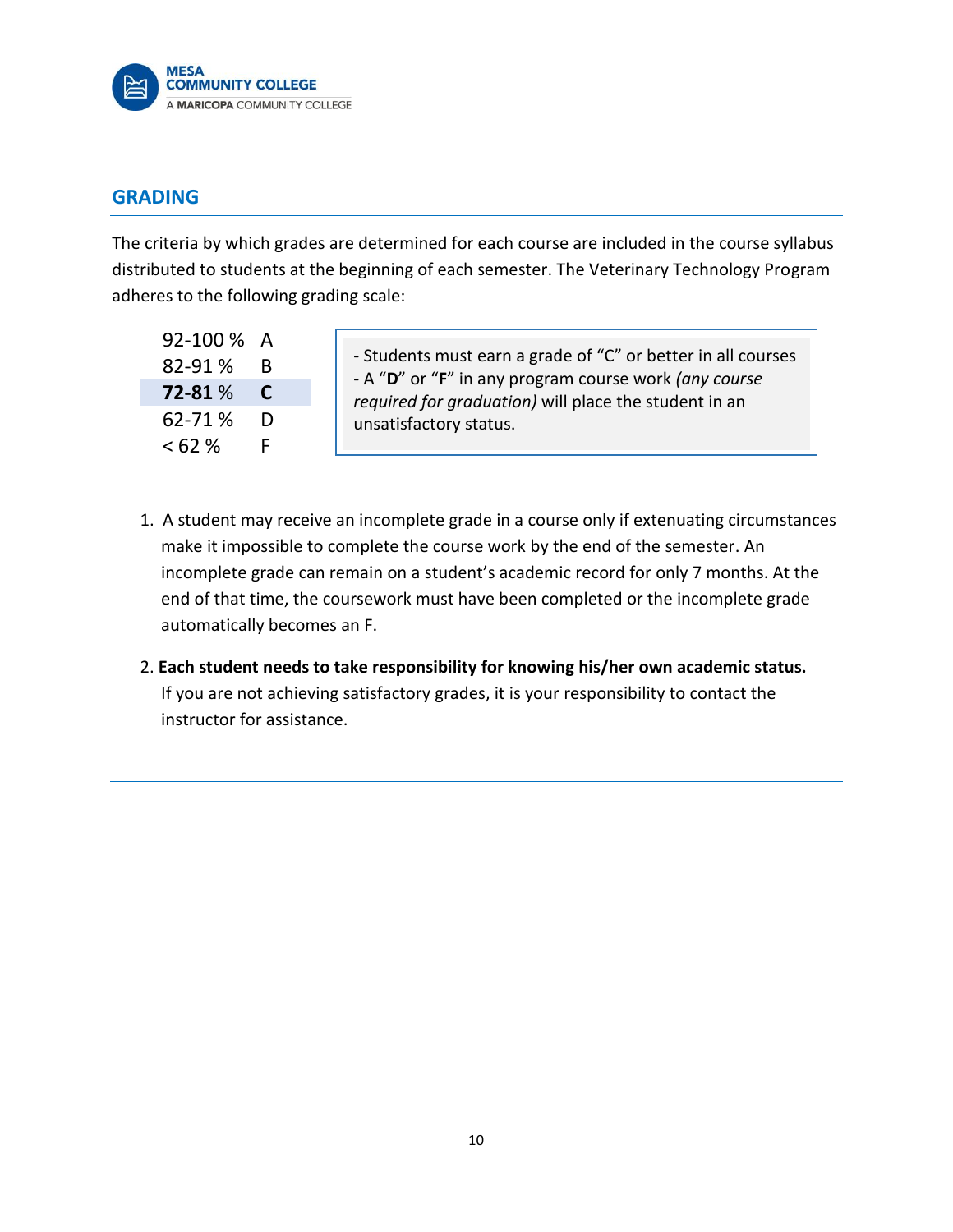

# **RE-ADMISSION/RE-ENTRY POLICY**

Students that do not meet the requirements set in the Standards of Progress and Academic Success policies will be disqualified and need to re-apply to the program.

A student may be disqualified from the program if one or more of the following occurs:

- They receive a final semester course grade below "C" in their first semester admitted to the  $2^{nd}$  year of the program.
- They receive a final semester course grade below a "C" in any Program course (includes all courses required for graduation) while on an Academic Success Plan.
- If a student should fail to complete the requirements outlined in their Academic Success Plan, this includes checking in with the Program Director on time.
- If a student should fail a course twice, they will need to be re-admitted and repeat the entire Veterinary Technology program.
- They violate any articles of the Maricopa Community College District Student Conduct Code as detailed in the MCC Student Handbook, including but not limited to those pertaining to Academic Misconduct such as cheating and plagiarism, which results in any sanction of the student by the Program or the college other than a warning.
- Any student that does not complete graduation requirements within 3 years of their last successful semester will need to be re-admitted to the program and may have to repeat classes or the entire program at the discretion of the Program Director.

# **RE-ADMISSION PROCEDURE**:

- 1. The student must petition the Program Director in writing of their desire to be readmitted the program.
- 2. The student must submit a completed application during the admission period for the semester for which they wish to be readmitted.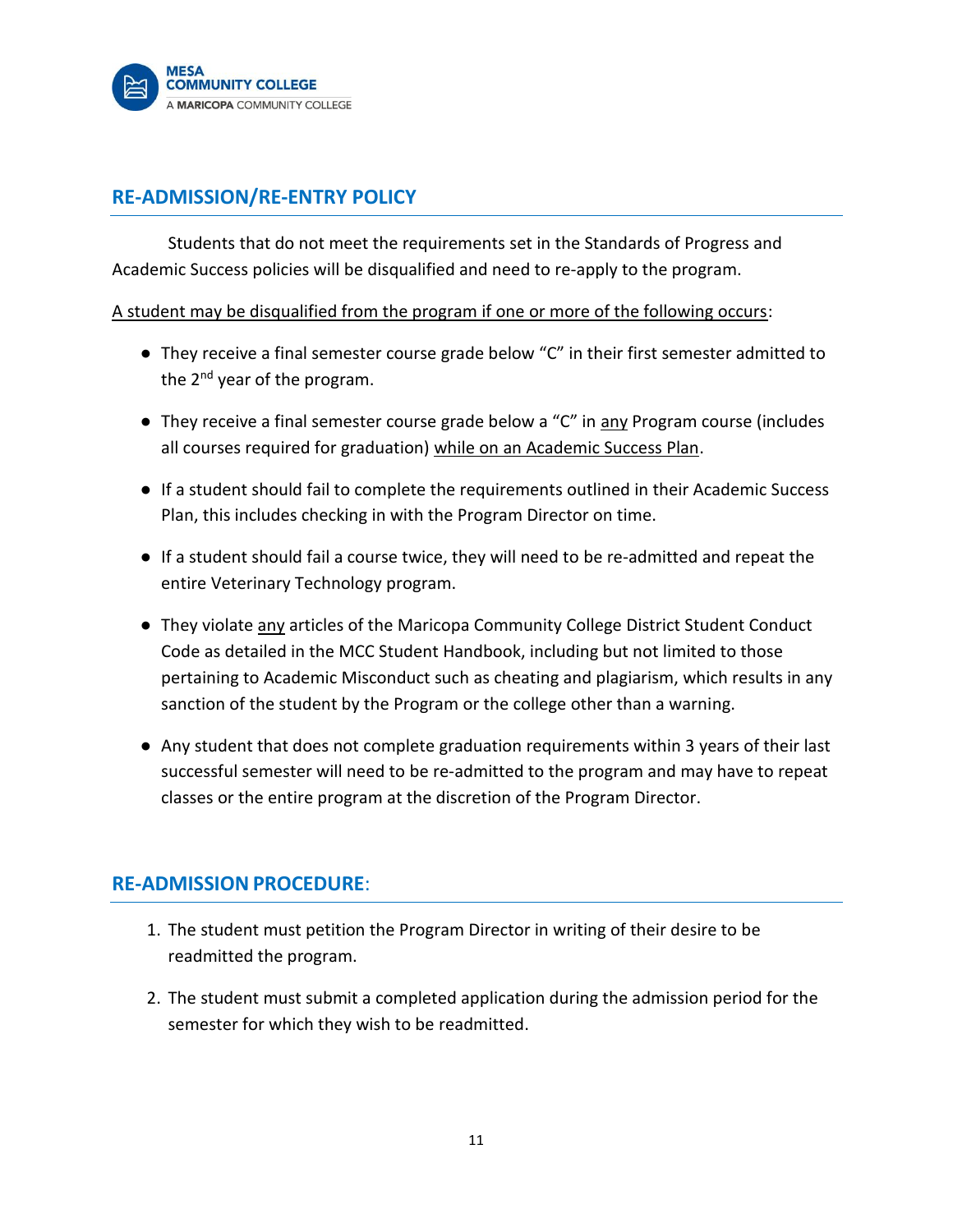

- 3. The student will be required to develop an Academic Success Plan and meet monthly with the Program Director to check progress for a time period as determined by the Program Director and student.
- 4. Re-admission will be on a case-by-case basis.

## **RE-ENTRY:**

From time to time students may find that they need to suspend their admission to the Veterinary Technology program due to family, health or other reasons. The student will need to obtain an Official Suspension of Enrollment form from the Program Director and meet to discuss their future re-entry plan with the Program Director. By suspending enrollment in the program, the student agrees to the following:

- The student is **not** eligible to take program specific courses or attend internships while enrollment is suspended.
- The student is **not** guaranteed a spot in the program courses when they return. It is student's responsibility to contact the Program Director prior to registration for the semester they plan to return to discuss the availability in the program as cohort students will have priority for program classes.
- If the student does not return to an active status with the program within one year of suspending enrollment, the student will have to re-apply to the program and may be required to take placement exams to assess knowledge and skills. This could result in having to retake courses already passed.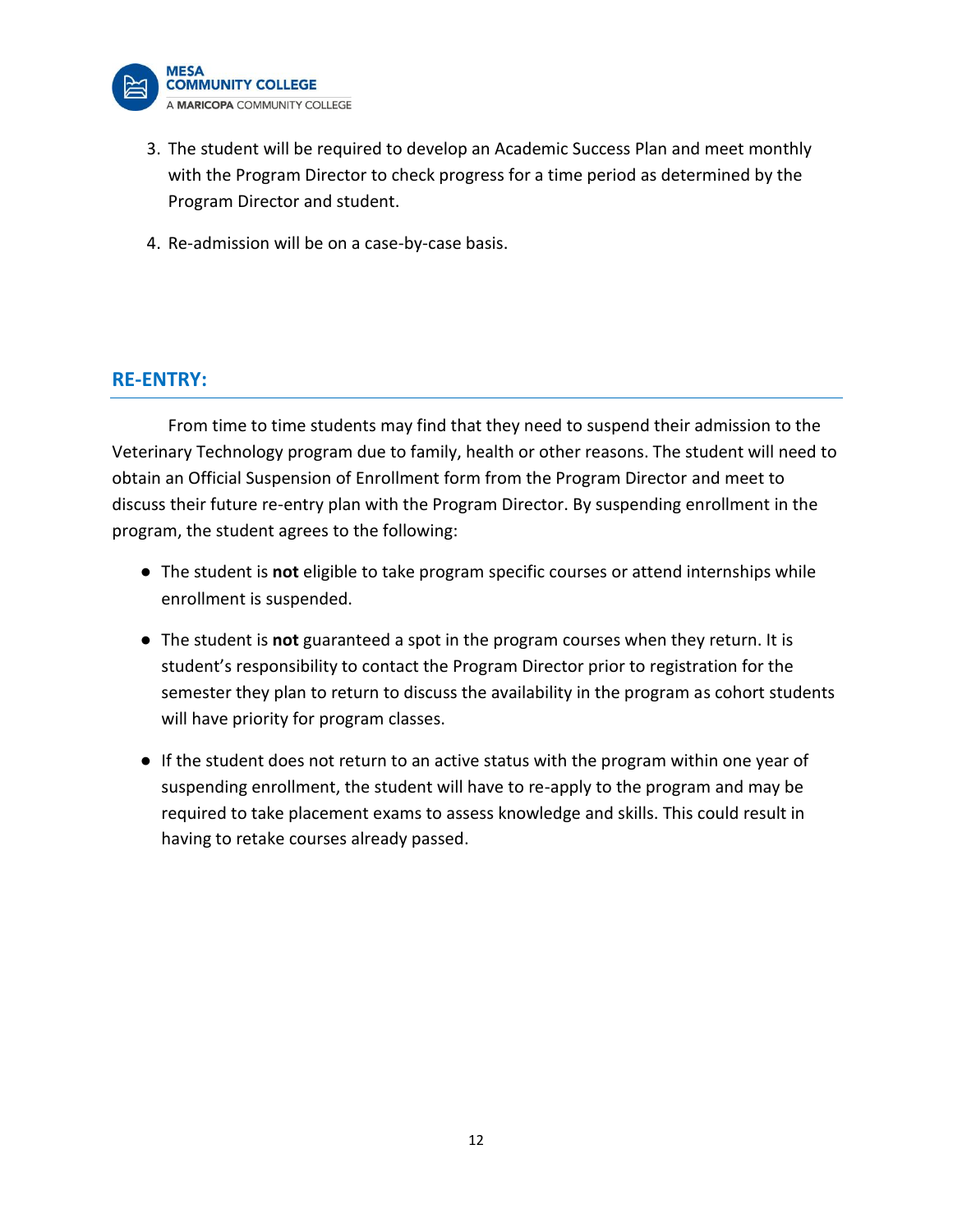

# **ACADEMIC HONESTY POLICY**

Students are expected to read and understand the Mesa Community College Student Handbook and the expectations for student conduct. The following as outlined in the Student handbook will not be tolerated by the program and will result in disciplinary action up to and including disqualification from the MCC Veterinary Technology Program.

**Academic Misconduct**: includes misconduct associated with the classroom, laboratory or clinical learning process. Examples of academic misconduct include, but are not limited to, cheating, plagiarism, excessive absences, use of abusive or profane language, and disruptive and/or threatening behavior.

**Plagiarism**: includes, but is not limited to, the use of paraphrase or direct quotation of the published or unpublished work of another person without full and clear acknowledgment. It also includes the unacknowledged use of materials prepared by another person or agency engaged in the selling of term papers or other academic materials. Information gathered from the Internet and not properly identified is also considered plagiarism.

**Cheating**: includes, but is not limited to, (a) use of any unauthorized assistance in taking quizzes, tests, assessment tests or examinations; (b) dependence upon the aid of sources beyond those authorized by the faculty member in writing papers, preparing reports, solving problems, or carrying out other assignments; or (c) the acquisition, without permission, of tests or other academic material belonging to a member of the college faculty or staff.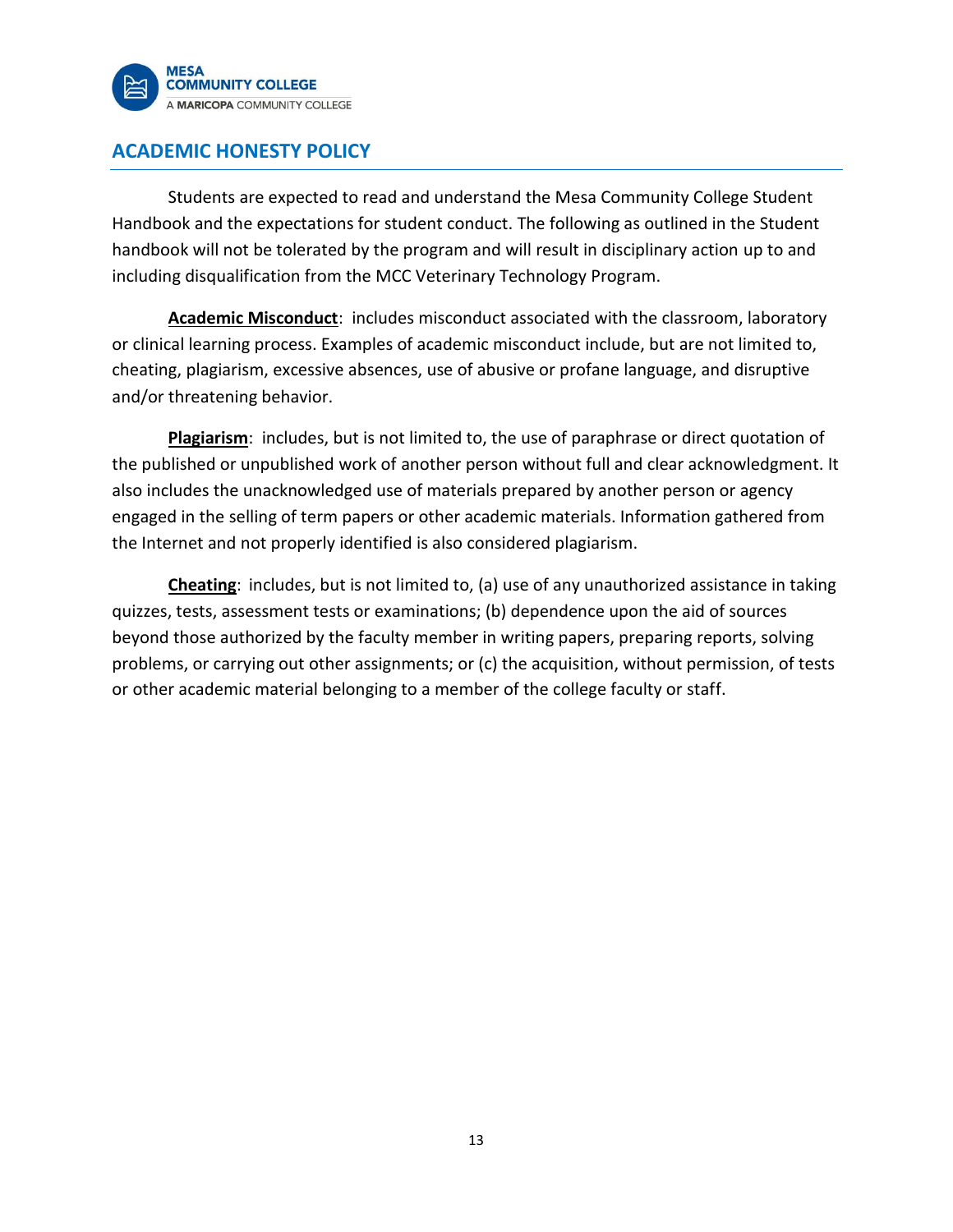

# **ANIMAL CARE AND FACILITIES MAINTENANCE POLICY**

One of the essential standards for accreditation of any Veterinary Technology Program by the AVMA is the use of live animals in the instruction and student practice of nursing, technical, and medical skills. The opportunity to have live animals available for students to develop hands-on skills is at the heart of any practical technical training program. To meet the AVMA curriculum standards and to provide our students with this critical learning resource, the Veterinary Technology Program maintains a resident colony of teaching animals whose care is consistent with federal regulations under the Animal Welfare Act and is monitored by the Mesa Community College Institutional Animal Care and Use Committee (IACUC) and the USDA.

The daily care of the resident teaching animals, and of the Program's animal housing and teaching laboratory facilities, is the responsibility of Program students as a **requirement of the curriculum**. It is **not optional**. Students must be enrolled in the appropriate Animal Care Skills lab for each semester.

1st year students:

One semester of VET101LL Animal Care Skills I required (Co-requisite of VET101)

2<sup>nd</sup> year students:

Two semesters of VET140 Animal Care Skills II required

3<sup>rd</sup> year students:

Two semesters of VET201 Animal Care Skills III required

Providing animal care and facilities maintenance by Veterinary Technology Program students is considered by the Program to be an important component of the student's training in animal behavior, husbandry, facility management, teamwork, communication skills, record-keeping, personal responsibility, and (for the third-year students) personnel management.

\**Refer to the Animal Care Skills Handbook for further detail regarding how to successfully pass Animal Care duties with a satisfactory grade to maintain good standing in the program.*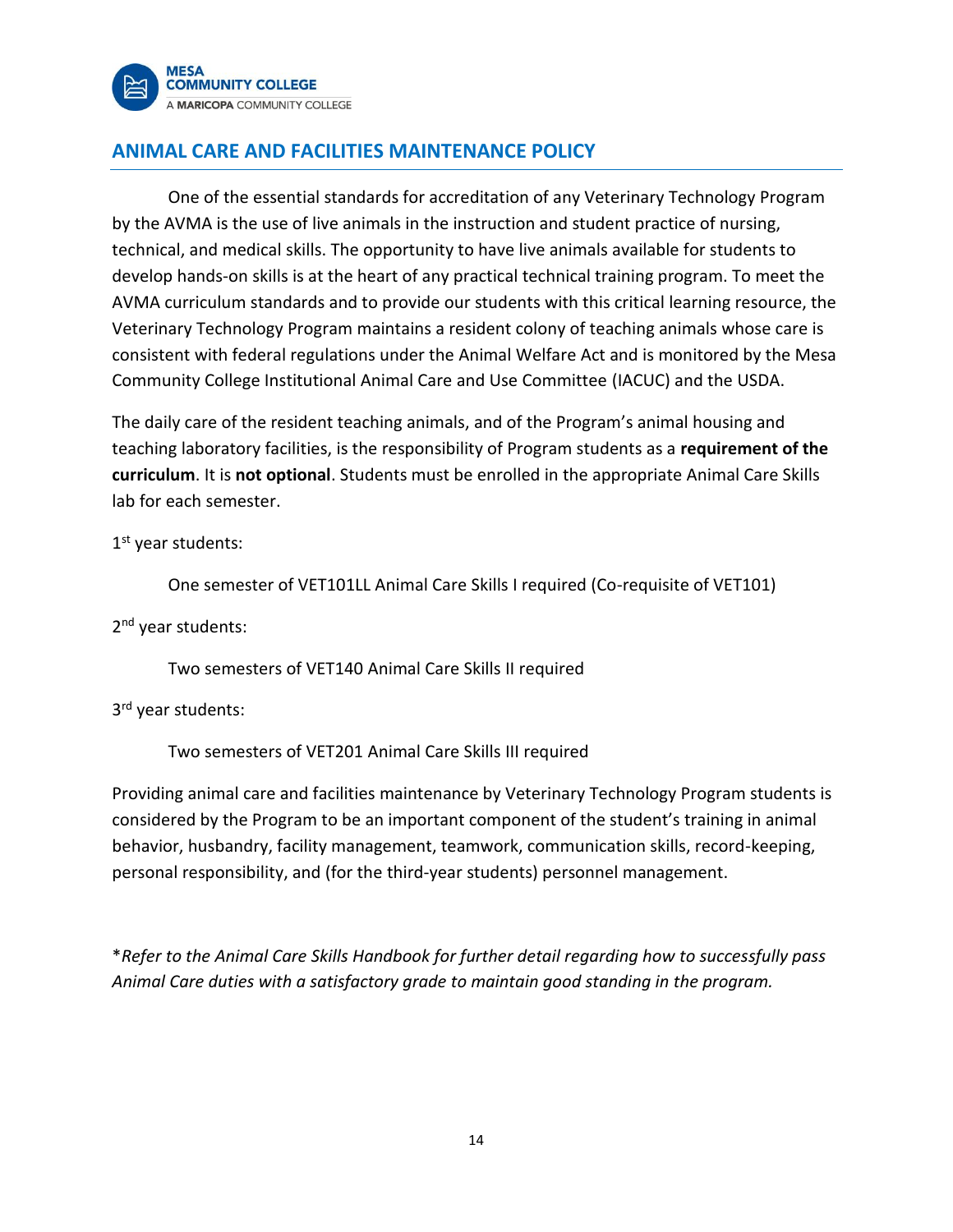

# **UNIFORM/DRESS CODE POLICY**

Veterinary Technicians are the paraprofessionals of veterinary medicine, and as such are seen by the public as being representatives not only of the practice or facility for which they work, but also of the veterinary profession in general. In order to prepare the student to enter the professional work environment, the Program Uniform Policy has been adopted. Students in the second and third years of the Veterinary Technology program shall adhere to the following standards of appearance and dress when attending all lecture sessions and all laboratory sessions of any program course, and during all activities at Internship sites. The student is encouraged to maintain these standards as they attend other courses or activities at the college as well.

Students are required to wear the appropriate color scrub top and pants as determined by the program. *Current colors:* **Wine and Pewter Grey**

- Maintain good personal hygiene *(e.g. bathing, deodorant, combing hair, clean clothes)*.
- Moderate use of makeup and hair color for "daytime appearance".
- ●Long hair should be pulled back in laboratory and Internship settings. This is a safety as well as appearance issue.
- ●Shoes must have closed-toed and secure heels *(e.g. no sandals, open-toe shoes, flip flops, clogs or other "open heel" shoes)*.
- ●No exposed torso skin other than moderate neckline areas. This means no exposed midriffs or lower backs (shirt or blouse must be either tucked into or cover the top of the pants in any sitting or standing position), no exposed cleavage, and no "tube tops". Tank tops or sleeveless tops must not expose any underwear straps.
- ●No exposed underwear in any standing or sitting position. This means no exposed bra straps, chemise straps, or the tops of underwear.
- ●Exposed tattoos are allowable. If internship sites have tattoo policies, you must cover them.
- ●No exposed body piercing jewelry other than earrings, which are limited to two earrings in each ear. No hoops or anything loose and dangling.
- ●For safety reasons, no chokers, long necklaces, or bracelets will be worn working with animals or performing technical skills.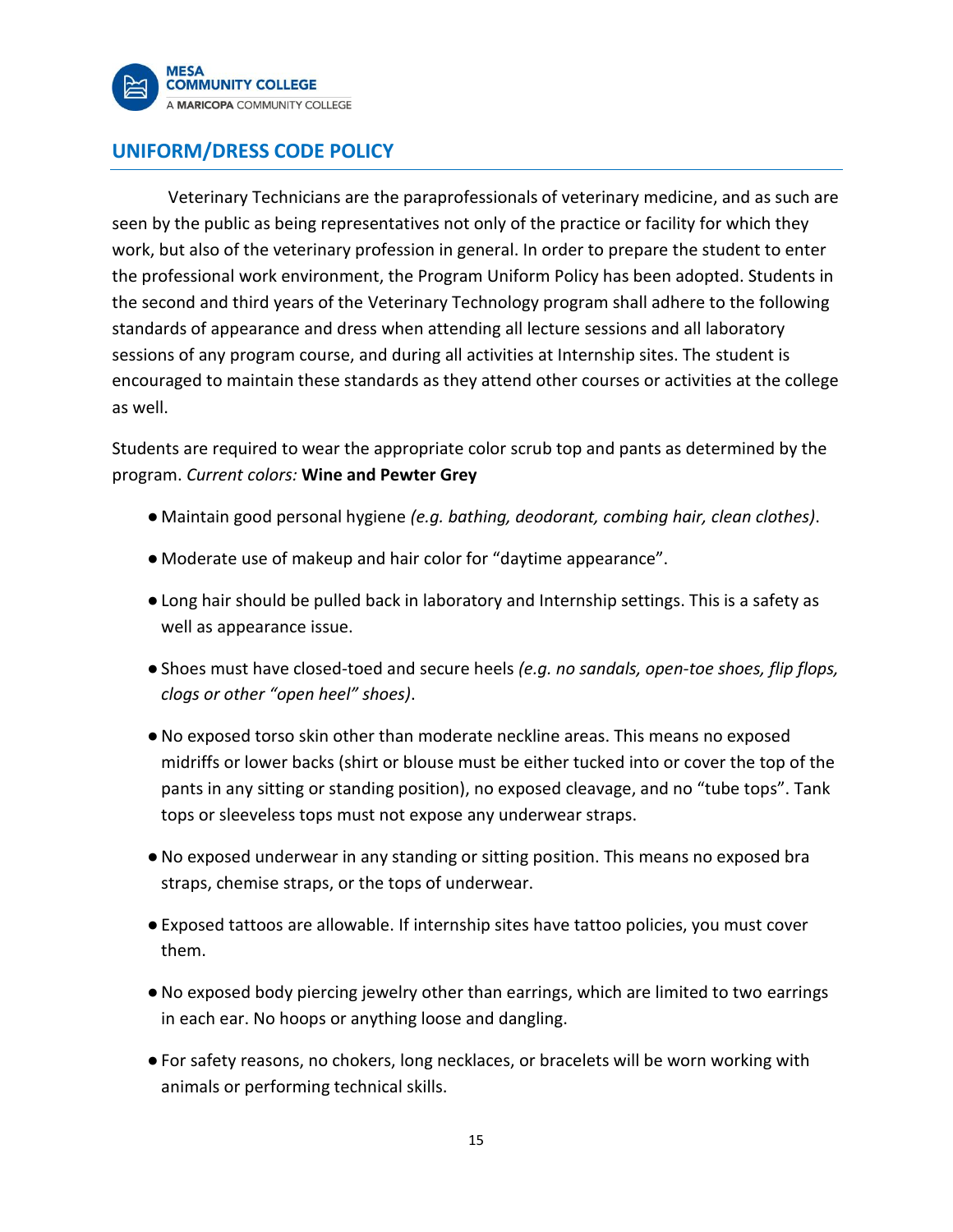

# **UNIFORM/DRESS CODE POLICY (CONT'D):**

In addition, the student must adhere to any dress code, appearance, or uniform standards at any Internship site to which the student is assigned.

Discussions about adherence to the Dress Code policy between individual students will be documented; a first warning will be discussed with the student. **Exception**: At the VTL and LA facility, closed toed and back shoes are required. You will be asked to leave and return with the appropriate shoe type on the first infraction. Subsequent infractions will result in the student being asked to leave the class for the day (counting as an absence).

# **MINIMUM TECHNICAL STANDARDS**

The following information is intended to provide the potential Veterinary Technology Program student with a summary of the personal qualities and intellectual, emotional, and physical abilities that are characteristic of a successful Veterinary Technician, and which are required of all students in the Veterinary Technology Program.

- Personality suited to exhibit respect, concern, and compassion for both animals and people.
- Evidence of commitment to the highest standards of patient care, and to the values of personal responsibility, dependability, honesty, integrity, ethical behavior, and professionalism.
- Capacities to make independent decisions, to work unsupervised, and to be creative, adaptable, and resourceful.
- Aptitude for science and a medical curriculum, including attention to detail, careful observation, and accurate record keeping. Ability to perform accurate arithmetic and algebraic calculations.
- Competency in effective verbal and written communication in English with coworkers and the public. Capacity to understand and execute verbal and written instructions in English.
- Willingness to learn to safely handle, restrain, and work with a variety of species of animals which may be sick, injured, fractious, or aggressive.
- Willingness to accept occupational hazards of working around dangerous animals, hazardous chemicals, compressed gases, pharmaceuticals, sharp objects, radiation, anesthetic gases, and biohazards.
- Willingness to perform or assist with a wide variety of medical, surgical, and diagnostic procedures common to the veterinary medical or research setting, including humane euthanasia.
- Willingness to perform possibly unpleasant routine cleaning and maintenance duties including using brooms, mops, hoses, cleaning products, and other tools.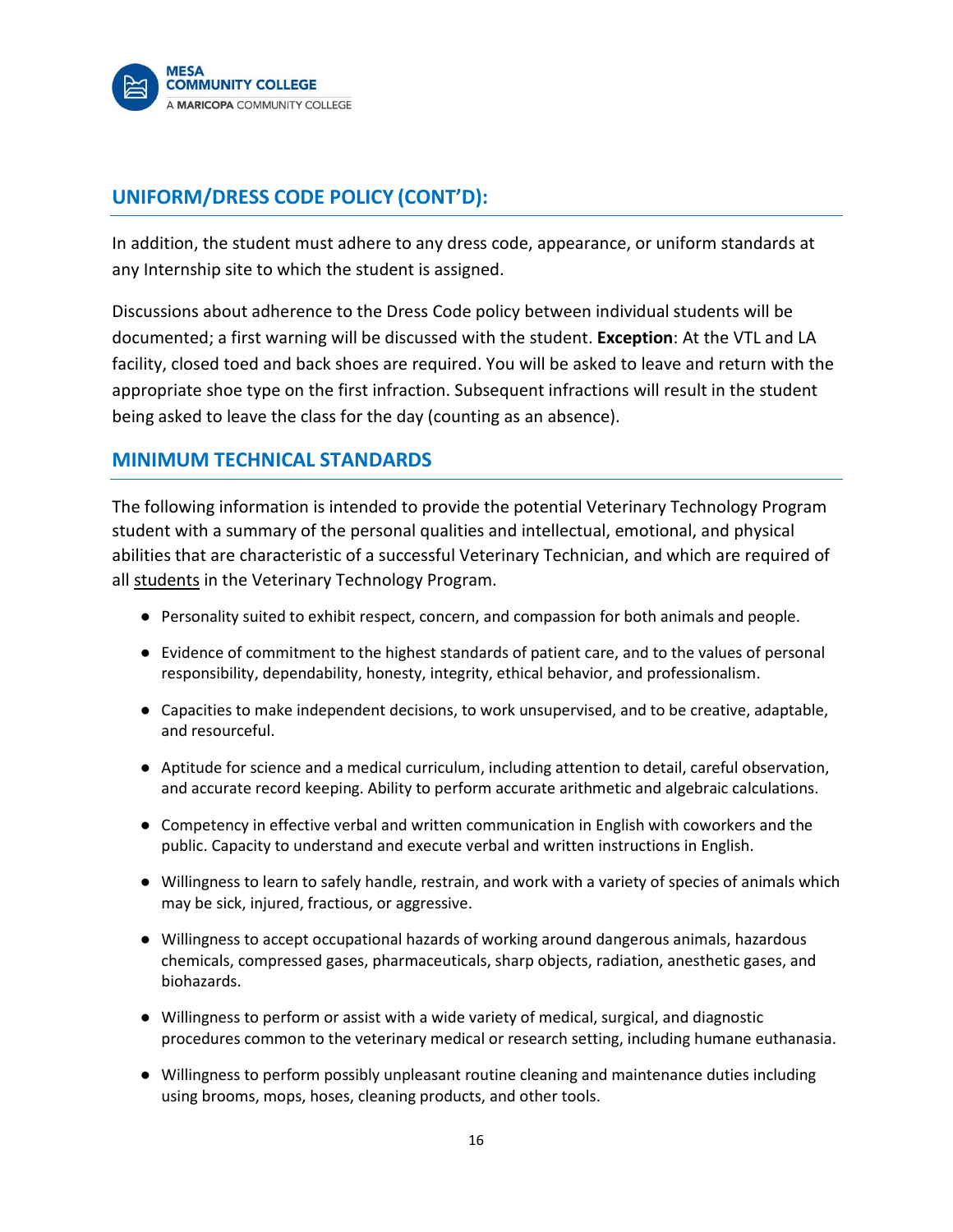

- Ability to tolerate walking and standing for sustained periods of time. Ability to twist the trunk, bend over at the waist, squat, kneel, and reach above the head. Ability and willingness to work outdoors with large domestic animals.
- Capability of frequently lifting and/or carrying up to forty pounds from floor level to waist level frequency, and occasionally up to fifty or more pounds with assistance.

For more information: [www.onetonline.org/link/summary/29-2056.00](http://www.onetonline.org/link/summary/29-2056.00)

## **STUDENT HEALTH and SAFETY**

Students are responsible for taking care of themselves while in the Veterinary Technology Program. This would include eating healthy, getting enough sleep. Students are strongly advised and may be required by some clinical facilities to carry their own health and accident insurance. Students will potentially be exposed to chemicals, radiation, zoonotic diseases and aggressive animals. It is the student's responsibility to use any and all personal protective gear required for the task. Failure to follow the program guidelines and protocols can result in bodily injury to the students and their classmates. The following are the program's policies on insurance coverage, pregnancy, rabies vaccination, zoonosis exposure, radiation exposure, and aggressive animals handling as well as bite/wounds reporting.

Since students will be working with large animals and learning in an outdoor environment, you are required to have a current Tetanus toxoid within the last 7 years. If your vaccine expires while in the program, it is the student's responsibility to get a booster to make sure you are covered.

#### **Insurance coverage:**

- In situations where insurance is required to attend a specific internship site, the student will not be permitted to attend without person health insurance and will need to find a new internship site if they cannot meet the requirements.
- Each student is personally liable for any illness or accident during or outside of school activities.
- Students participating in a college-related activity have limited coverage by the Student Accident Insurance: See [my.maricopa.edu](about:blank) under "Services" tab for current health insurance plan and claim process.
- The cost of this policy is covered in the student activity fee. Student accident insurance coverage is secondary to the student's primary coverage.
- If a student is injured during internship, a Maricopa Community Colleges accident insurance form and verification of other insurance coverage must be completed. Claim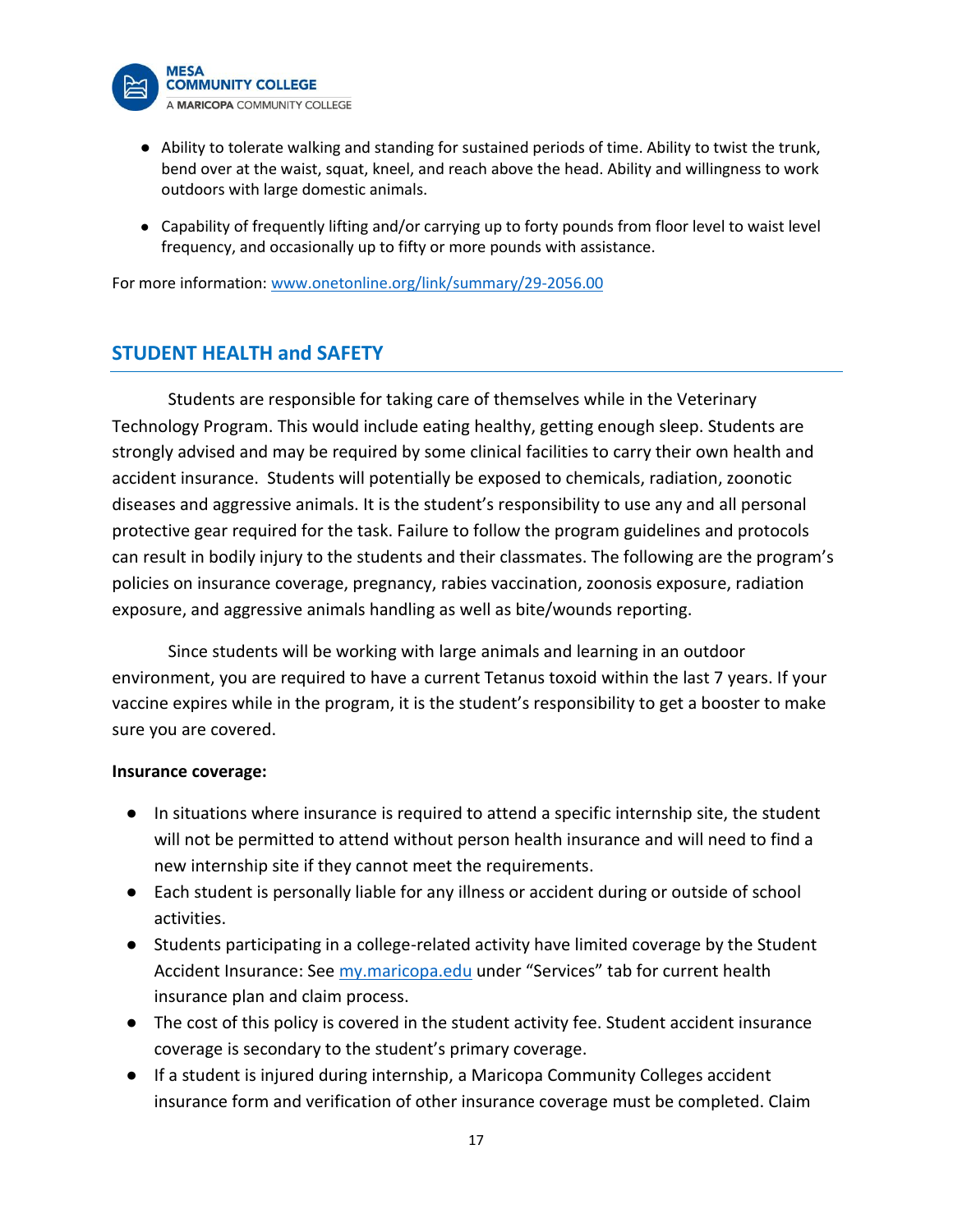

forms are submitted to the Veterinary Technology Program Director for signature and then forwarded according to campus procedure.

● Students are responsible for their own transportation and vehicle insurance to and from clinical. No coverage is provided for any motorized vehicle not supervised and provided by the colleges.

**Pregnancy Policy**: Consistent with legal definitions, the Veterinary Technology Health program does not consider pregnancy to be an illness or disability. The pregnant student is required to meet all course and Internship objectives and expectations, including the Minimum Technical Standards. During the required on-campus and Internship activities, the student may be exposed to the following conditions which may pose extra hazards during pregnancy:

- exposure to radiation
- exposure to waste anesthetic gases
- exposure to zoonotic diseases, including Toxoplasmosis
- exposure to accidental injury due to animal bites, falls, sharp instruments, etc.
- exposure to hazardous chemicals such as cleaners, formaldehyde, chemotherapeutic agents and certain drugs
- necessity to frequently lift and carry up to 40 pounds, as well as to twist, bend, squat and kneel
- necessity to stand and walk for long periods of time

While a student is not required to notify the Program Director or Clinical Coordinator of their pregnancy, all Veterinary Technology courses have one or more of the risks listed above. Such risks may have serious effects on an embryo/fetus. EQS162VT, VET230, VET240, VET250AA, VET250AB, VET250AC and VET250AD contain the highest risk for exposure to the fetus of the mentioned hazards.

If the student decidesto inform the program faculty of her pregnancy, notification must be in writing. Once the student has disclosed her pregnancy in writing to the Vet Tech Program Director, arrangements will be madewith faculty or a designated clinical affiliate. This meeting will allow the student and the Program Director to discuss any additional measures of protection required in the class or at the facility during the course of the student's pregnancy.

After receiving safety counseling, the student must read and sign a form acknowledging that she received counseling and understands she must implement the appropriate measures to ensure the safety of the embryo/fetus. The student is required to meet all objectives and participation standards as any other student.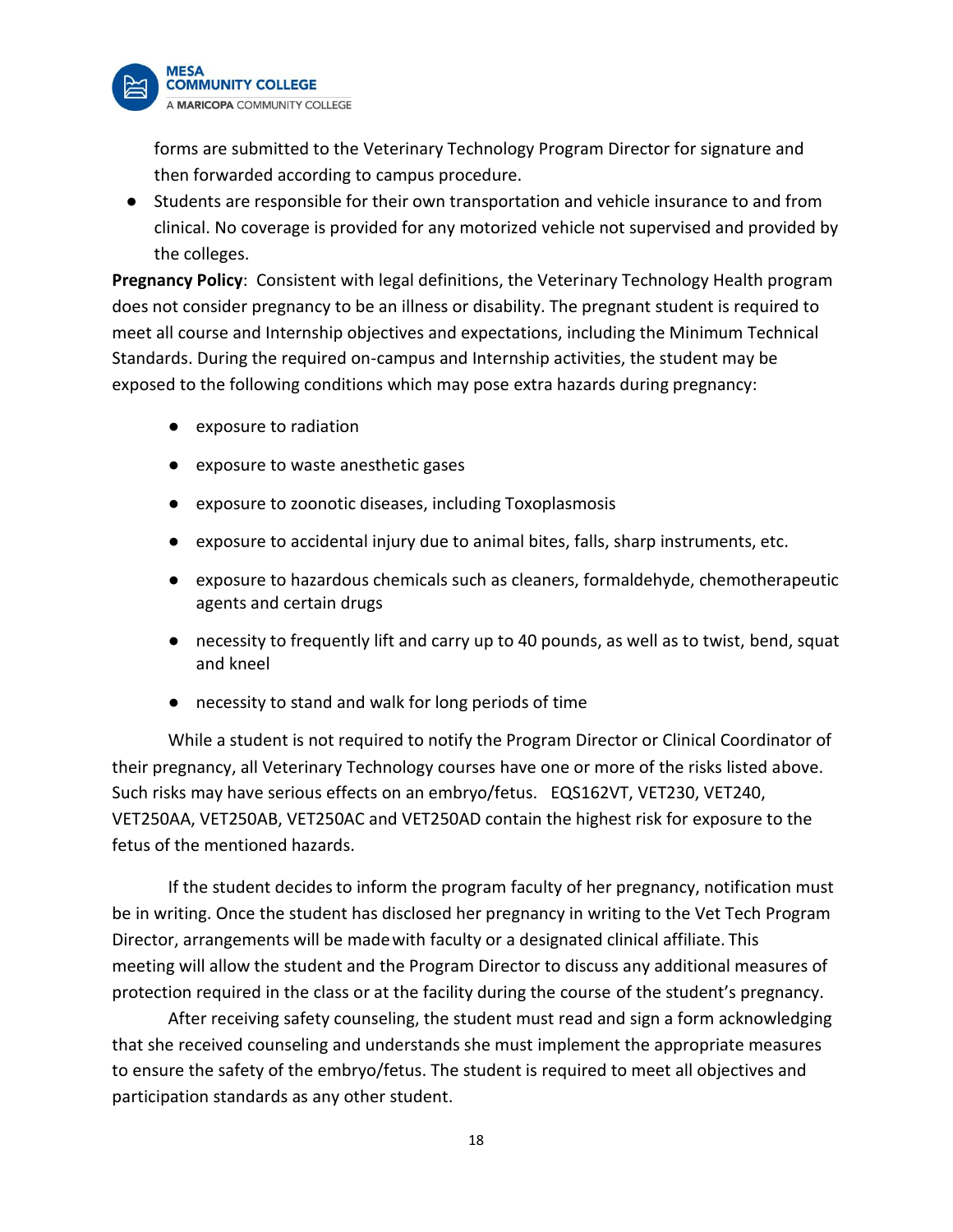

The decision to inform the program that she is no longer pregnantis the individual student's decision. A student may withdraw a declaration of pregnancy, in writing to the Program Director, at any time. Under this circumstance, the student retains the right to continue their progress in the Vet Tech program, without modification.

Undeclared Pregnancy: If the student chooses not to declare her pregnancy and notify the program faculty, the program will beunable to provide the necessary accommodations for the student in order to ensure any protection to the embryo/fetus. However, it is the student's right to complete the Vet Tech program in its entirety without modification.

If you have questions about the risks involved in participating in our program while pregnant, please contact the Program Director, Dr. Kimberly Focht at 480-461-7661.

**Rabies Prophylaxis Vaccination**: Of the communicable diseases to which any veterinary medical professional is exposed as an occupational risk, the contraction of rabies is probably the least likely, but the deadliest. The Veterinary Technology program strongly recommends rabies immunization for its students. Rabies immunization involves a series of injections, may cost in the range of \$1000, and is not covered by some health insurance plans. For information about rabies immunization, contact your personal physician or the Maricopa County Health Department.

**Zoonotic Disease**: Students may come into contact with some common zoonotic diseases. It is the student's responsibility to understand the potential diseases they can come into contact and notify an instructor as soon as they are aware of symptoms in themselves or the animals in the program. Please consult the Centers of Disease Control (CDC) to familiarize yourself with the following diseases: (This is not an all-inclusive list)

| <b>Cat Scratch Disease</b> | Psittacosis   | Tetanus                |
|----------------------------|---------------|------------------------|
| Intestinal parasites       | Rabies        | Toxoplasmosis          |
| Leptospirosis              | Ringworm      | <b>Tuberculosis</b>    |
| Lyme disease               | Salmonellosis | <b>West Nile Virus</b> |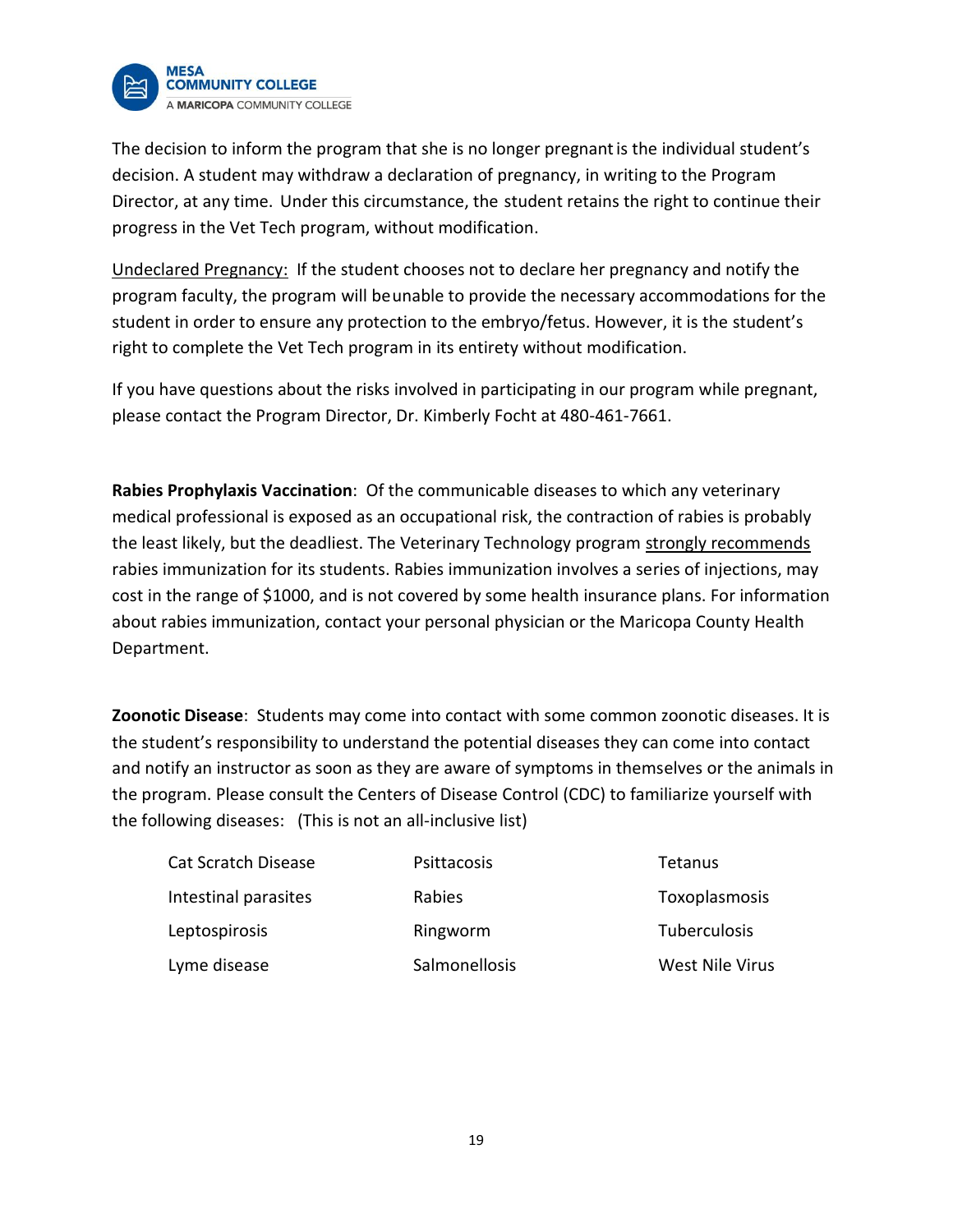

**Radiation Exposure**: X-ray exposure presents a risk to any one taking radiographic imaging. The effects of radiation exposure over the career of a Veterinary Technician cumulative, so The ALARA (As low as reasonably achievable) policy should always be followed. Students are expected and required to wear appropriate personal protective equipment and a dosimeter badge when taking radiographs in laboratories courses and at internship sites.

#### **Title IX**

Students in the Veterinary Technology program are protected under Title IX. The policy of the Maricopa County Community College District (MCCCD) is to provide an educational, employment, and business environment free of sexual violence, unwelcome sexual advances, requests for sexual favors, and other verbal or physical conduct or communications constituting Sexual Harassment as prohibited by state and federal law. Discrimination under this Policy is an unequal treatment of a student based on the student's actual or perceived gender, sexual orientation, or pregnancy. This Policy prohibits Sexual Harassment and Discrimination in any college education program or activity, which means all academic, educational, extracurricular, athletic and other programs. Title IX protects students in at school and at school-related activities, such as internship programs. If you have experienced or witnessed an act of sexual harassment, discrimination, or violence, you are encouraged to report the incident to your college's Title IX Coordinator.

#### **Dr. Sonya Pearson**

Mesa Community College Southern and Dobson Library, Room 11 (480) 461-7443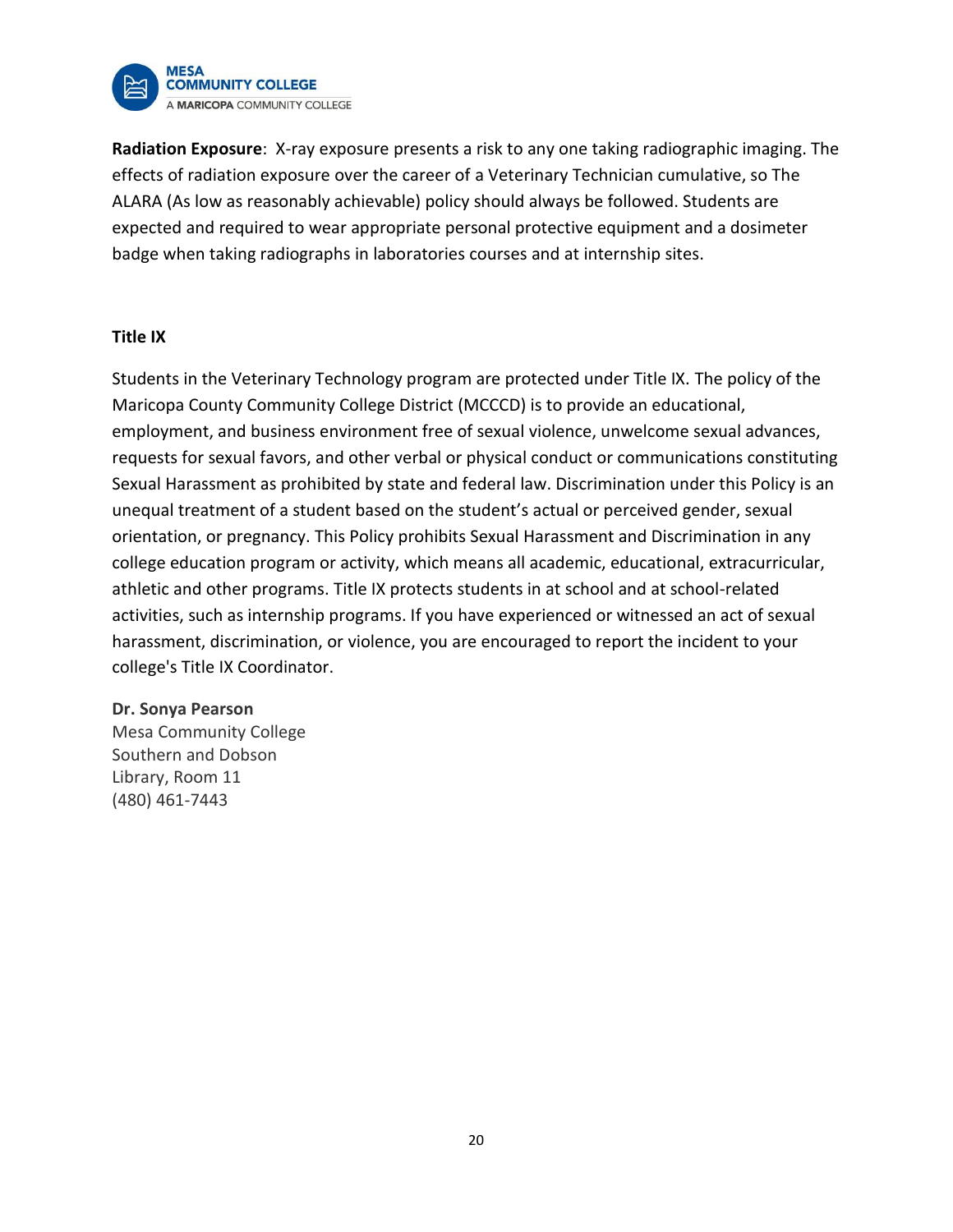

## **AGGRESSIVE ANIMAL AND BITE POLICY**

**Aggressive Animal Policy**: If for any reason, an animal shows aggression (biting, scratching) or warning signs of aggression (growling, hissing, etc.) toward students or staff, it will be returned to its cage/carrier. The animal's chart and cage should be marked with "Caution! Aggressive Animal!"

The Following procedures should be followed:

- Mark cage/carrier with a sign that reads, "Caution! Do not handle-aggressive animal".
- Only instructors may handle animal until owner arrives to take pet home.
- Cage/carrier should be turned away/located away from high-traffic areas.
- Alternatively, cage/carrier can be covered with a sheet/towel, so long as this does not obscure warning sign.

**Bite Policy**: If a student or instructor is bitten by an animal in the Veterinary Technology Laboratory, Large Animal facility, or Internship the following procedure should be followed.

- Call emergency service provider if necessary (911)
- Wash wound immediately with soap and water, then bandage lightly.
- Notify the instructor immediately and Program Director within 24 hours.
- Obtain and complete a Student Injury Report form from MCC College Police and fill out student insurance claim forms.
- Visit your healthcare provider. Only they can determine if additional treatments or medications are indicated.
- Procedures outlined in the "Aggressive Animal Policy" should be followed.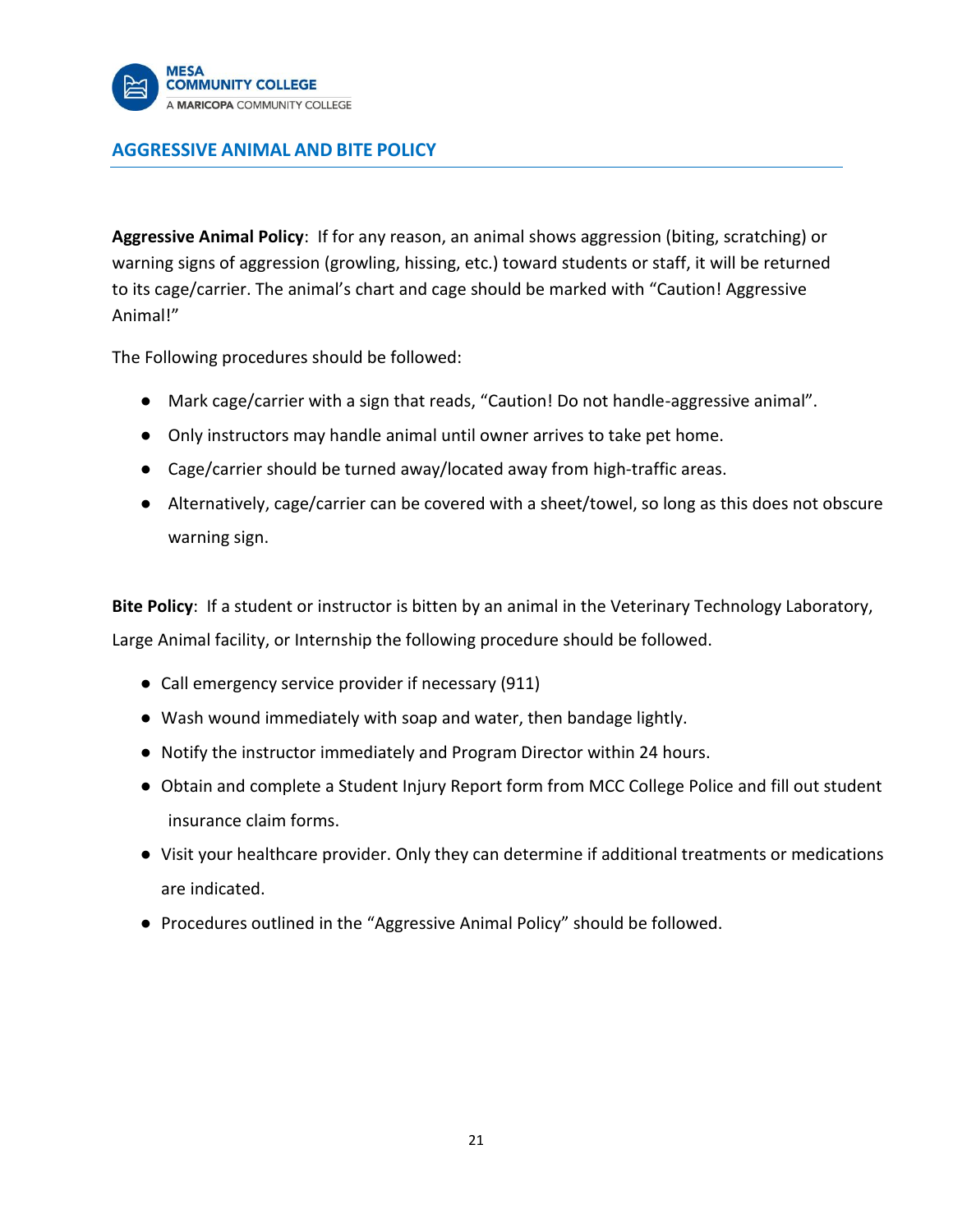

# **EMERGENCY AND EVACUATION PLAN FOR STUDENTS AND RESIDENT TEACHING ANIMALS**

## **College Policies**

**Plan for Students On- and Off-Campus (at Large Animal Facility and at Veterinary Teaching Lab:**

- Student Injuries and Medical Emergencies
- Lockdowns, Evacuations
- Civil Unrest
- Suspicious Persons/Packages
- Explosions/Bomb Threats
- Hazardous Materials Incidents
- Fire
- Flooding
- Power outages

Please reference the Mesa Community College web pages at: [mesacc.edu/public-safety/emergency-procedures](http://www.mesacc.edu/public-safety/emergency-procedures#phone)

Be Prepared... Emergencies, accidents, injuries and other unexpected events can occur at any time and in any place. Being prepared both mentally and physically for the unexpected is the first and best defense to minimize an incident. Each of us must take a proactive approach to providing a safe environment and, although no guide can cover all situations, the procedures outlined in this booklet will help prepare you should an emergency arise.

Be sure to:

- Familiarize yourself with your surroundings
- Know the locations of all exits from your area or building in case fire or debris should block one.
- Know the location of fire alarm pull stations.
- Know the location of fire extinguishers and first-aid cabinets.
- Know where to find the nearest phone or emergency call box to notify Public Safety in case of an emergency.
- Be aware of what is going on around you.
- Lock your car and conceal valuable items.
- Never leave personal property unattended.
- Keep this guide handy, either close to or under your telephone
- Don't hesitate to call 9-1-1 immediately if you believe an emergency exists. Then contact Public Safety at your location.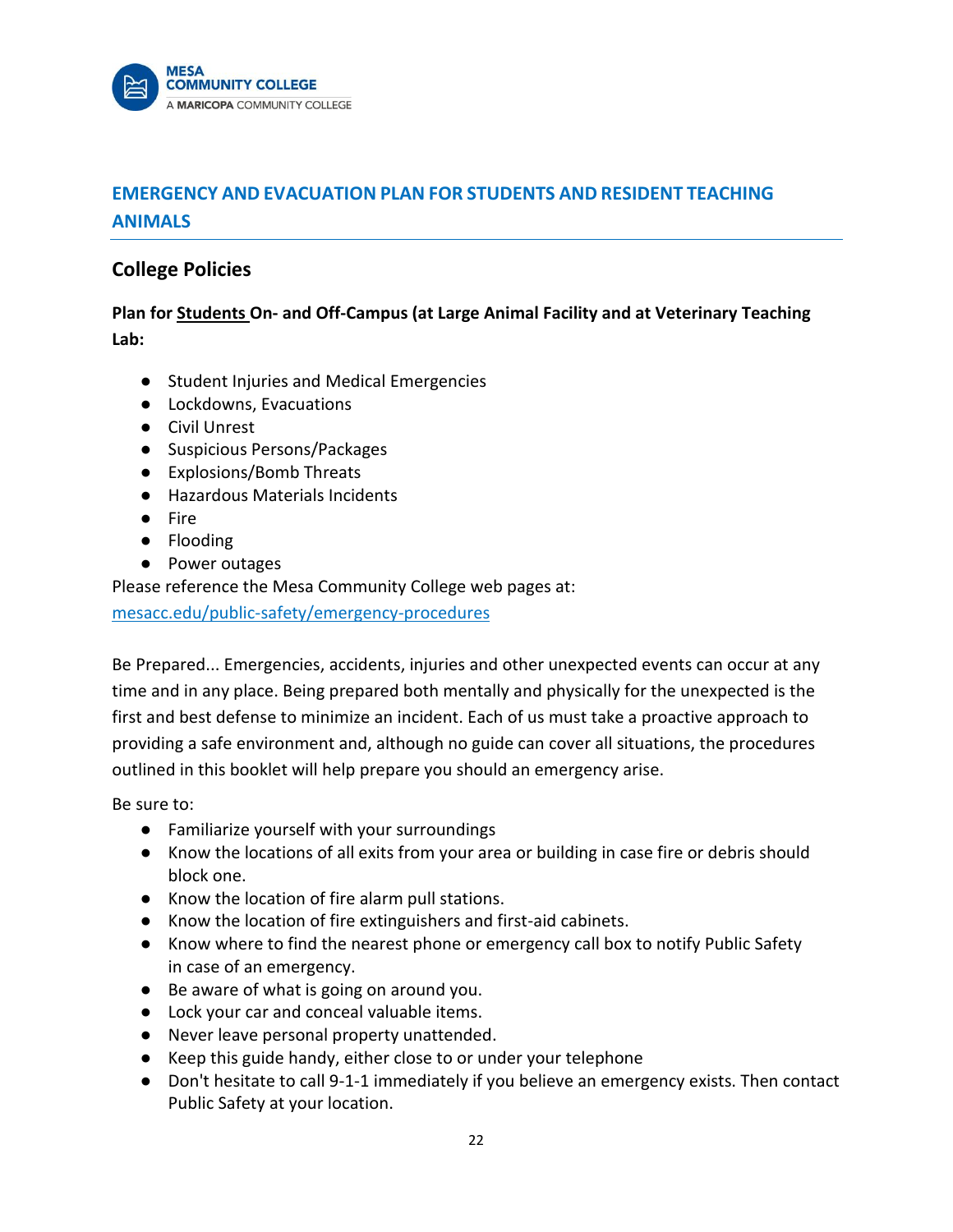

**Contact MCC College Police at (480) 461-7777 if you have any questions concerning emergency procedures.**

## **Program Policies**

**Plan for Animals On- and Off-Campus (at Large Animal Facility and at Veterinary Teaching Lab:**

The following protocols have been developed to address emergency and evacuation procedures of on-campus and off-campus animals that are used in the Program of Veterinary Technology.

Large animals used in the program are kept on-campus at the Large Animal Facility (LA) on the southeast side of the college grounds and can include goats, horses and cattle.

Small animals such as dogs, cats, rabbits, and rats kept off-campus at the Veterinary Teaching Laboratory (VTL).

The Veterinary Teaching Laboratory facilities are located 3 miles to the east of **main campus** at: **820 E. Southern Ave. Mesa, AZ 85202**.

Program personnel should be contacted immediately if and when there is a change in water, heating or other environmental conditions that would affect the animals. In addition, Program personnel must be notified in advance if water or electricity will be shut off by maintenance. Public safety will notify the Program Director if there is an emergency at the Large Animal Facility and then the Program director will notify staff for help in evacuation of the animals as needed. The alarm monitoring company at the VTL will notify MCC Public Safety in the event of fire or intrusion at the VTL, who will in turn notify the Program Director. Students will notify the Program Director immediately in the event of an animal emergency at the LA or VTL facilities.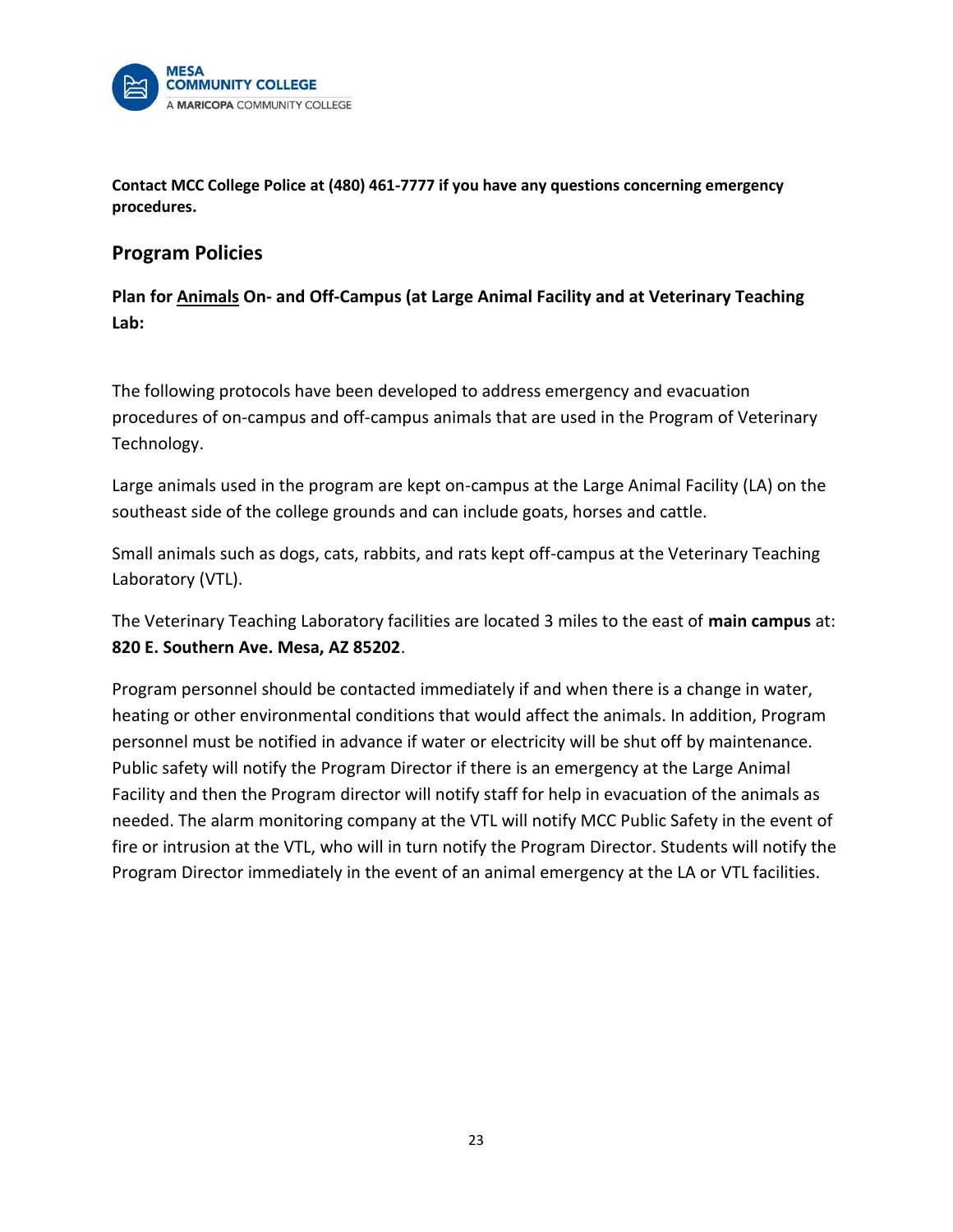

**Below is the chain of command for the Veterinary Technology Program: Call phone number until you reach some directly. Leave a message with each call.**

| <b>MCC College Police</b> | Emergency: (480) 461-7777 | Non-Emergency: (480) 461-7046 |
|---------------------------|---------------------------|-------------------------------|
| Dr. Kimberly Focht        | Cell: (602) 319-8224      | Kimberly.focht@mesacc.edu     |
| Diana Lehigh, CVT         | Cell: (480) 310-8957      | diana.lehigh@mesacc.edu       |

| <b>For Title XI concerns contact:</b> |                |                               |  |  |
|---------------------------------------|----------------|-------------------------------|--|--|
|                                       |                | <b>Mesa Community College</b> |  |  |
| <b>Dr. Sonya Pearson</b>              | (480) 461-7443 | Southern and Dobson           |  |  |
|                                       |                | Library, Room 11              |  |  |
|                                       |                |                               |  |  |

The following pages cover procedures in the event of:

- Power Outages
- Heating & Cooling
- Fire
- Flooding

## **Power Outages**

Power outages will not affect the large animals at the LA facilities. At the VTL, animals can be housed without power for no longer than 12 hours as long as the ambient temperatures remain between 60 degrees F and 85 degrees F. In the event that temperatures will be out of range or the power outage is to be longer than 6 hours, arrangements to transport the animals to main campus at **1833 W. Southern Ave, Mesa AZ 85202** should be carried out. There are dog carriers for dogs and cats in the storage room by the dog kennels. Veterinary Technology staff will direct the transport of the animals to an alternative site. All cats need to be in carriers and dogs may be on leashes if kennels are all occupied. Rabbits and rats should be placed in their separate rolling travel cages and transported to the alternative site.

**For Academic Year 2021-2022, the alternative site is the TC50 building on the main campus.**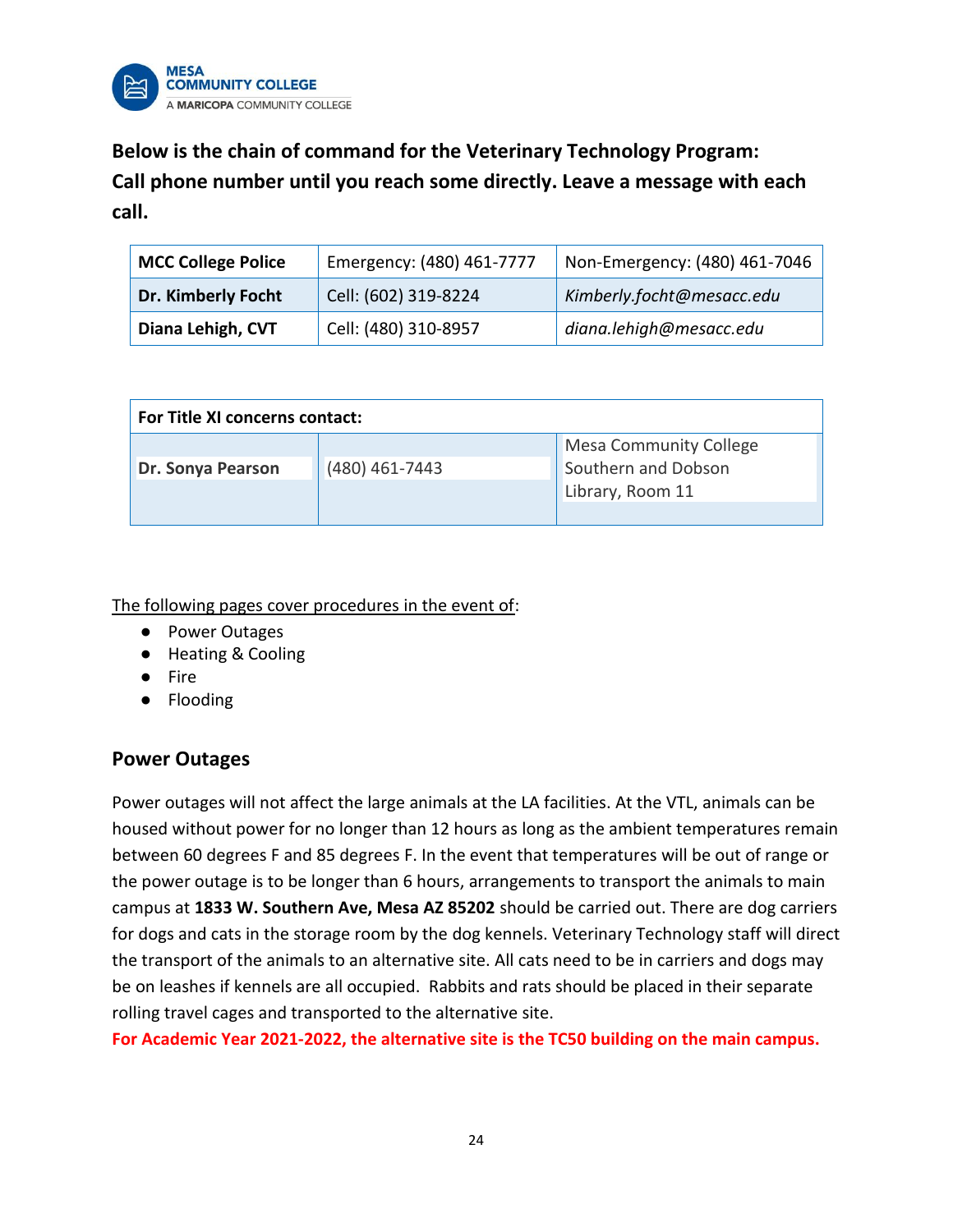

# **Heating and Cooling**

It is necessary for the small animals (dogs, cats, rabbits and rats) kept at the VTL need to be maintained at temperatures **between 60 and 85 degrees Fahrenheit** at all times. If there is an issue with the AC unit, fans may be used to cool the kennel areas until maintenance can fix the issue. Contact the Program Director directly to inform of changes in temperature that warrant contacting Maintenance and Operations. If temperatures will be out of compliance for more than 3 hours, arrangements will be made to evacuate the animals to an alternate site.

## **Fire**

**OSHA requires that humans evacuate the building as soon as possible, and does not recommend that human life be risked to save animals.** However, if time permits, animals might be evacuated as described above with cats in carriers and dogs on leashes/carriers, rabbits and rodents wheeled out to the parking lot. Emphasis should be on speed and getting the animals out of the building as soon as possible rather than on protecting animals from inclement weather. If a fire should occur during class time when there are many hands available, evacuation of animals might be possible. If, on the other hand, it occurred in the middle of the night when the building is empty, an attempted rescue would not be prudent.

If a fire should occur during surgery and while an animal is under anesthesia, the animals would be unattached to the anesthesia unit (unit is supplied with  $O_2$  from drop downs) moved to a gurney and wheeled out to parking lot. Anesthesia would be continued with injectable drugs, incision covered with sterile drape and pain management continued for as long as feasible. If it is deemed against the well-being of the animal to move them out to the parking lot and there is time, the animal will be euthanized on the table and all personnel will leave the building in an immediate manner.

# **Flooding**

Although the location of the VTL and roof gutters make storm flooding unlikely, the possibility of flooding due to plumbing problems is plausible. Floor drains are located in the dog kennel and cat kennel areas and will allow for rapid removal of water from those areas. In the event of flooding, the animals will need to be evacuated to the alternative site as outlined earlier. Flooding at the Large Animal facilities is unlikely due to drainage and open area. Large animals will be relocated to a secure area until the LA facility dries out sufficiently.

\*\*\*

25